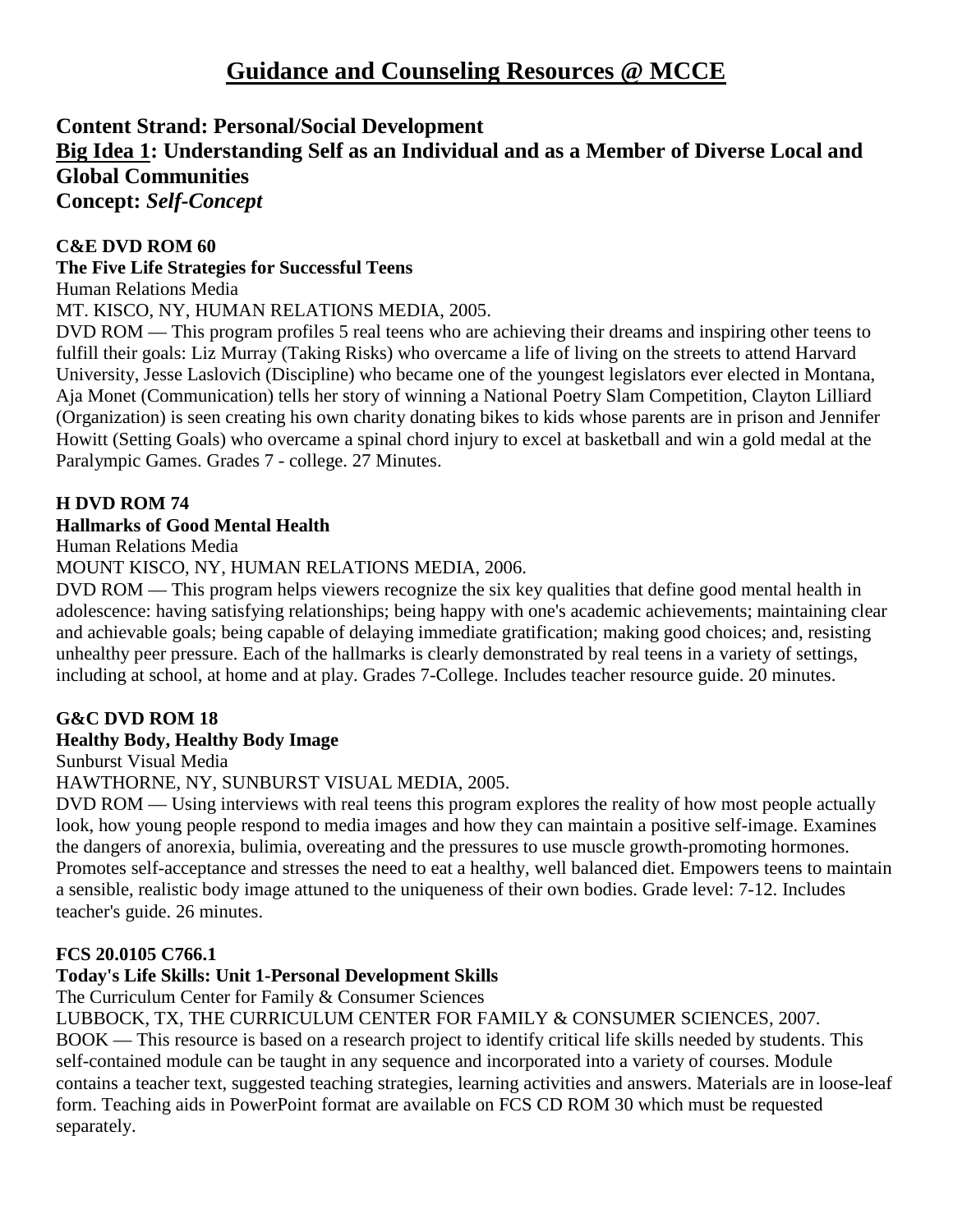# **G&C 32.0101 M136**

#### **Life Strategies for Teens**

Jay McGraw

NEW YORK, NY, SIMON & SCHUSTER, 2000.

BOOK — A funny, straightforward guide to help teens steer rather than drift in life. Deals with topics from peer pressure to TV addiction. Divided into 10 "Life Laws", the author urges teens to take control of their lives at every turn.

#### **G&C KIT 1**

#### **Gaining Insight for Teens Cards**

Wellness Reproductions & Publishing

HAWTHORNE, NY, WELLNESS REPRODUCTIONS & PUBLISHING, 2004.

KIT — Seventy-five cards pose self-reflective questions to participants. The first question looks at a value, skill or behavior and asks players to rank themselves on a 1-10 scale. The next three questions delve deeper into the issue, providing new ways to look at oneself. Ages 13-Adult. 3-12 Players.

#### **G&C 37.0104 H554.12**

#### **I Am Already Successful: 80 Activities To Develop Motivation and Self-Esteem, 2nd Edition** Dennis Hooker

INDIANAPOLIS, IN, JIST WORKS, INC., 1998.

BOOK — Discovering what you like, how you feel, how you see others, and how they see you. Includes a companion instructor's guide.

#### **G&C DVD ROM 42**

**Ethics: Cheating and Plagiarism**

In The Mix NEW YORK, NY, IN THE MIX.

DVD ROM — This program follows a group of ninth graders who are required to participate in a series of ethics courses and, in a cheating and plagiarism workshop, wrestle with typical situations and solutions. Grades 7-12. 30 minutes.

# **G&C DVD ROM 31**

# **The Real Character/Real People Series: Profiles in Honesty**

Human Relations Media

MOUNT KISCO, NY, HUMAN RELATIONS MEDIA, 2006.

DVD ROM — Honesty is consistently telling the truth and displaying integrity - even in difficult situations. The integrity of "Honest" Abe Lincoln is mirrored by PBS News reporter Gwen Ifill and tobacco industry whistleblower Jeffrey Wigand as they discuss the role of honesty in their lives and work. Members of a teen court show how honesty drives their legal decisions. Three Chicago teens pursue the truth in an old civil rights case and find justice. Students will understand how honesty and integrity impact every aspect of character building. Grades 6 - College. 26 Minutes.

#### **G&C DVD ROM 28**

#### **The Real Character/Real People Series: Profiles in Respect**

Human Relations Media

MOUNT KISCO, NY, HUMAN RELATIONS MEDIA, 2006.

DVD ROM — Respect is treating others with the same courtesy and consideration we would want for ourselves. L.A. mayor Antonio Villaraigosa and former football quarterback Don McPherson discuss the meaning of respect in their lives. Jessica Leuders-Dumont, 16, works to protect the environment. Teens from PushAmerica ride bicycles across the country to raise money and awareness for people with disabilities. Whether it is sticking up for someone being bullied or pitching in to help the environment, students learn the value of respect. Grades: 6 - College. 21 minutes.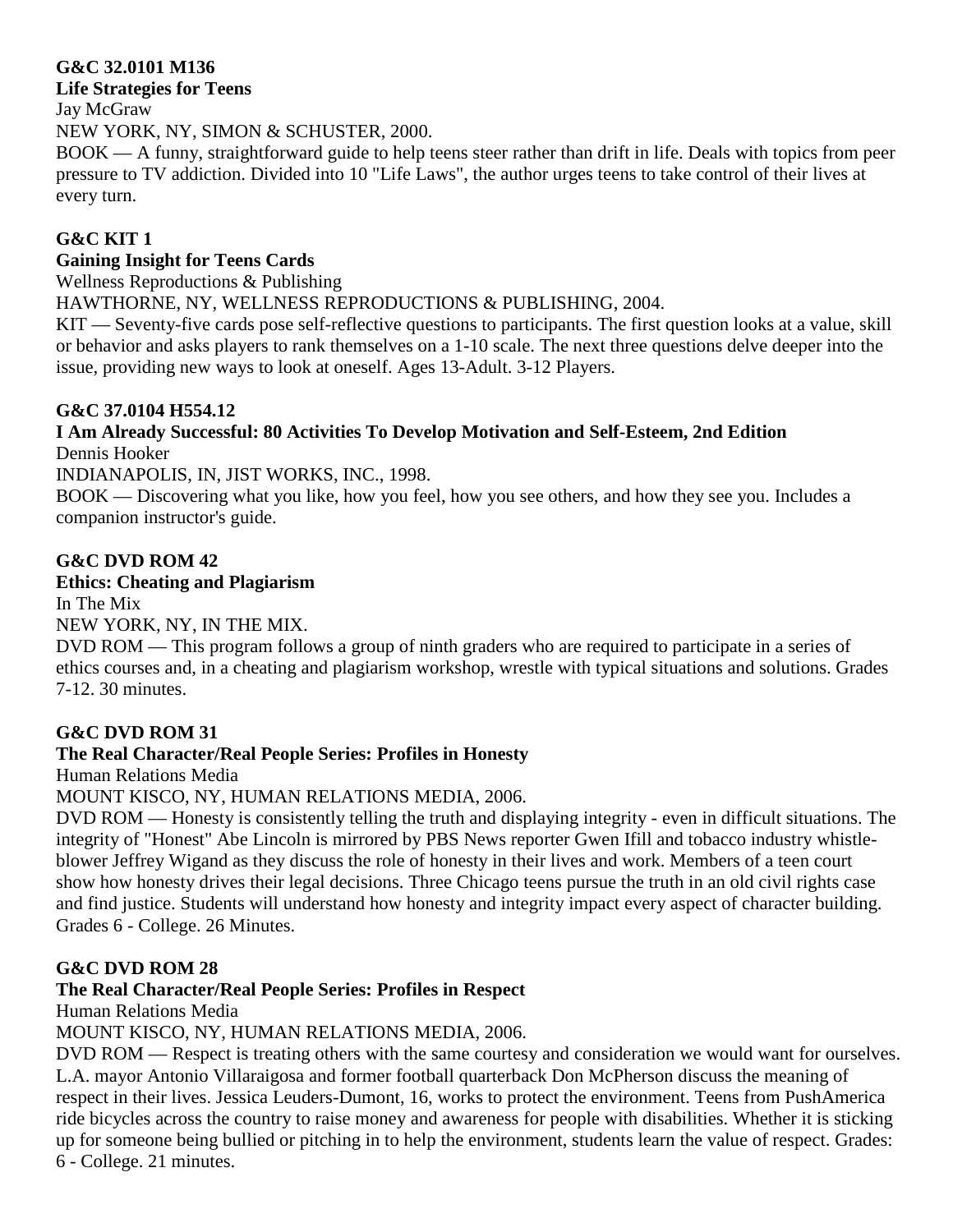#### **Real Character/Real People Series: Profiles in Responsibility**

Human relations Media

MOUNT KISCO, NY, HUMAN RELATIONS MEDIA, 2006.

DVD ROM — Responsibility is being dependable, trustworthy, reliable and accountable for one?s actions. Cocreator of Spiderman, Stan Lee, depicts his superhero as a model of responsibility. Cindi Leive, editor of Glamour Magazine, discusses responsibility in the workplace. Row New York, an all-girl rowing team, demonstrates the importance of dependability in team work. Junior firefighters from a volunteer fire company make a contribution that protects lives and property. Students learn that responsibility is a source of personal satisfaction, and a cornerstone for building strong relationships. Grades: 6 - College. 19 minutes.

#### **G&C DVD ROM 30**

#### **Responsibility: LifeSteps with Michael Pritchard**

Heartland Media

SAN FRANCISCO, CA, HEARTLAND MEDIA, 2003.

DVD ROM — Character, resiliency, and emotional intelligence--these qualities are all essential for today's young people to become responsible, caring and successful adults. The LifeSteps series is designed to build these critical traits and help viewers become the best people they can be. Grades 6-12. 30 minutes.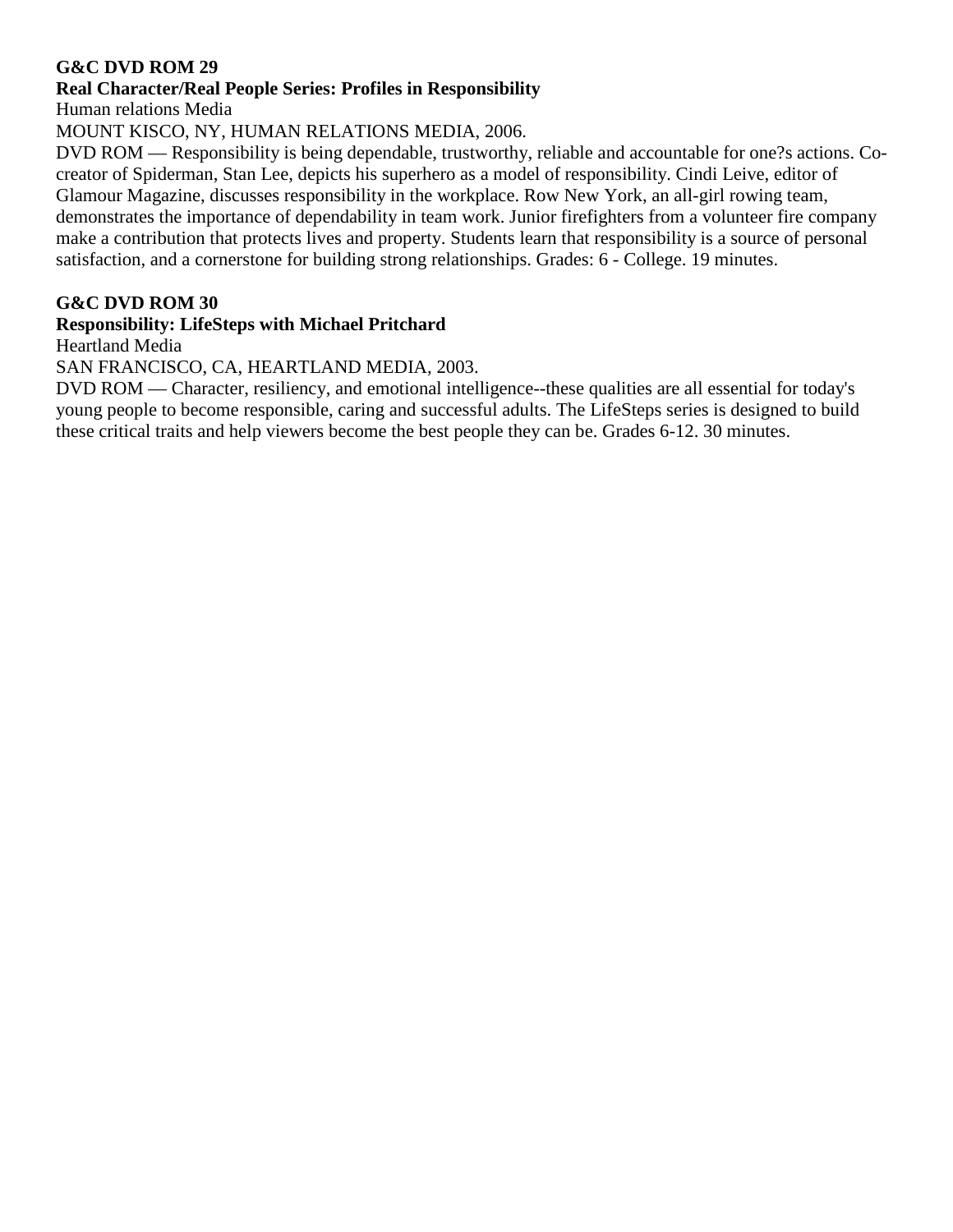# **Concept:** *Balancing Life Roles*

#### **FCS 20.0105 C766.8**

#### **Today's Life Skills: Unit 8-Balancing Work & Family Skills**

The Curriculum Center for Family & Consumer Sciences

LUBBOCK, TX, THE CURRICULUM CENTER FOR FAMILY & CONSUMER SCIENCES, 2007.

BOOK — This resource is based on a research project to identify critical life skills needed by students. This self-contained module can be taught in any sequence and incorporated into a variety of courses. Module contains a teacher text, suggested teaching strategies, learning activities and answers. Materials are in loose-leaf form. Teaching aids in PowerPoint format are available on FCS CD ROM 30 which must be requested separately.

# **G&C DVD ROM 90**

**Study Skills**

Discovery Education

HAMILTON, NJ, CAMBRIDGE EDUCATIONAL, 2001.

DVD ROM — This program follows the day-to-day activities of Jim, a teenager trying to improve his study skills. With amusing dramatizations, the program transports viewers inside Jim's mind to show how different parts of the brain influence the way he stores and processes information. Students will learn how to maximize and balance the strengths of the left and right sides of the brain, and will gain insight into the importance of motivation, study schedules, stress relief, note-taking, and more. 24 minutes.

#### **C&E DVD ROM 59**

#### **Get Organized! Managing School, Life, and Fun**

Cambridge Educational

LAWRENCEVILLE, NJ, CAMBRIDGE EDUCATIONAL, 2006.

DVD ROM — This video teaches young people the value of personal management skills, and provides tips and strategies for getting organized in several key areas: living space, school materials, study time, extracurricular activities, and social life. 23 minutes.

# **G&C 32.0101 W142**

#### **Unfocused Kids: Helping Students To Focus On Their Education and Career Plans**

Suzy Mygatt Wakefield

AUSTIN, TX, PRO-ED, 2004.

BOOK — This book provides a hands-on resource for all kinds of educators with an effort to help students with their plans after high school. Resource for school counselors, career specialists, classroom teachers,

administrators, curriculum directors, career and technical education directors and school board members. Presents a broad variety of career guidance ideas, suggestions resources, and programs. Includes an example of

how to use the ASCA National Standards as a guideline for teaching career planning skills.

#### **G&C DVD ROM 19.3**

#### **The Power of Expectations**

CWK Network

ATLANTA, GA, CWK NETWORK, 2004.

DVD ROM — Expectations of parents, teachers, and peers all influence kids--in sports, school and all of life. This program helps get students talking about what everyone seems to expect for their future, and what they should expect for themselves. Grades 4-12. 23 minutes.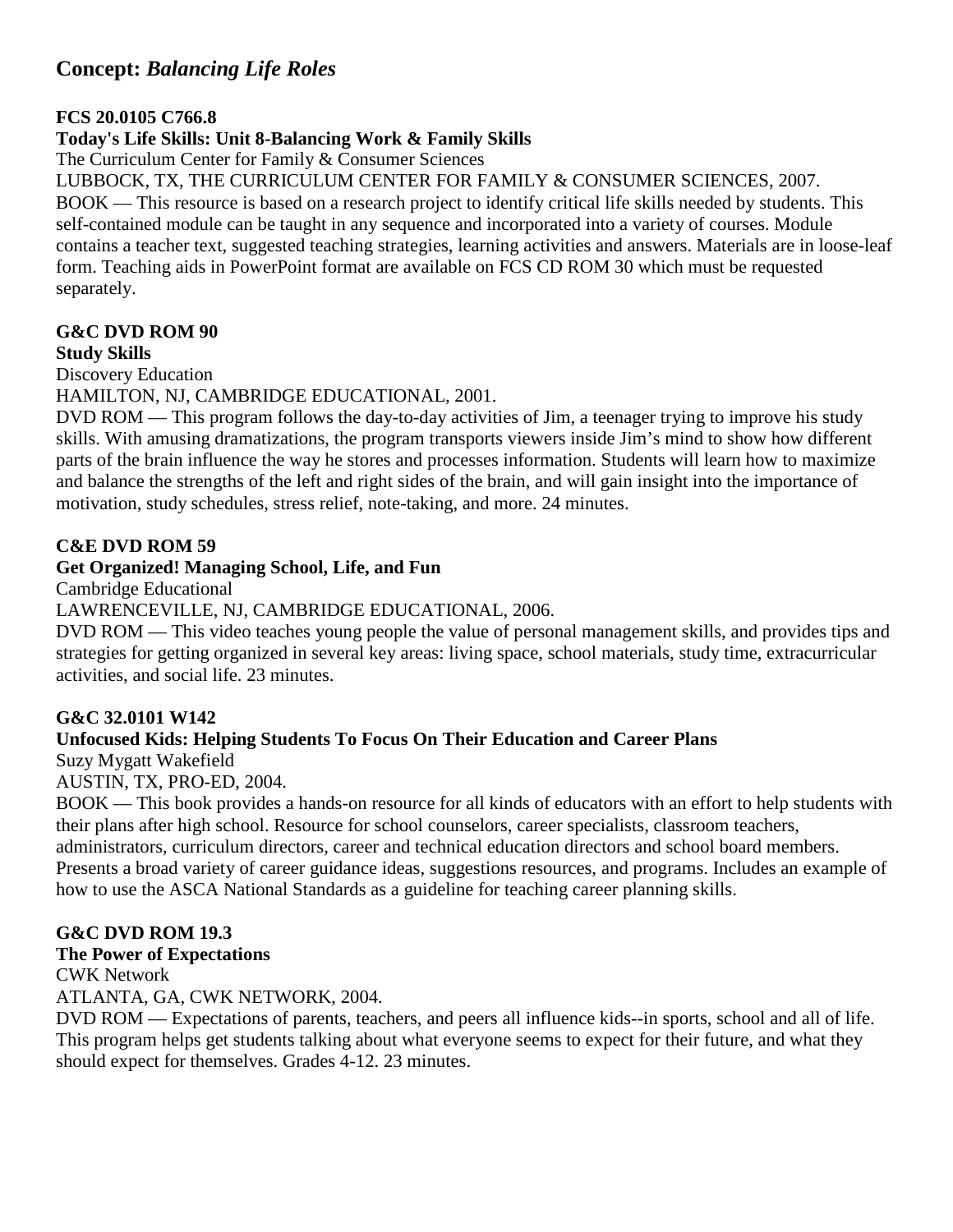# **Aim High: Success in School and Out**

Sunburst Visual Media

HAWTHORNE, NY, SUNBURST VISUAL MEDIA, 2005.

DVD ROM — This program uses realistic situations to demonstrate a basic five-step process to setting goals and reaching them. Students learn how setting higher goals is possible, and in the end, more satisfying. Grade level: 5-9. Includes teacher's guide. 25 minutes.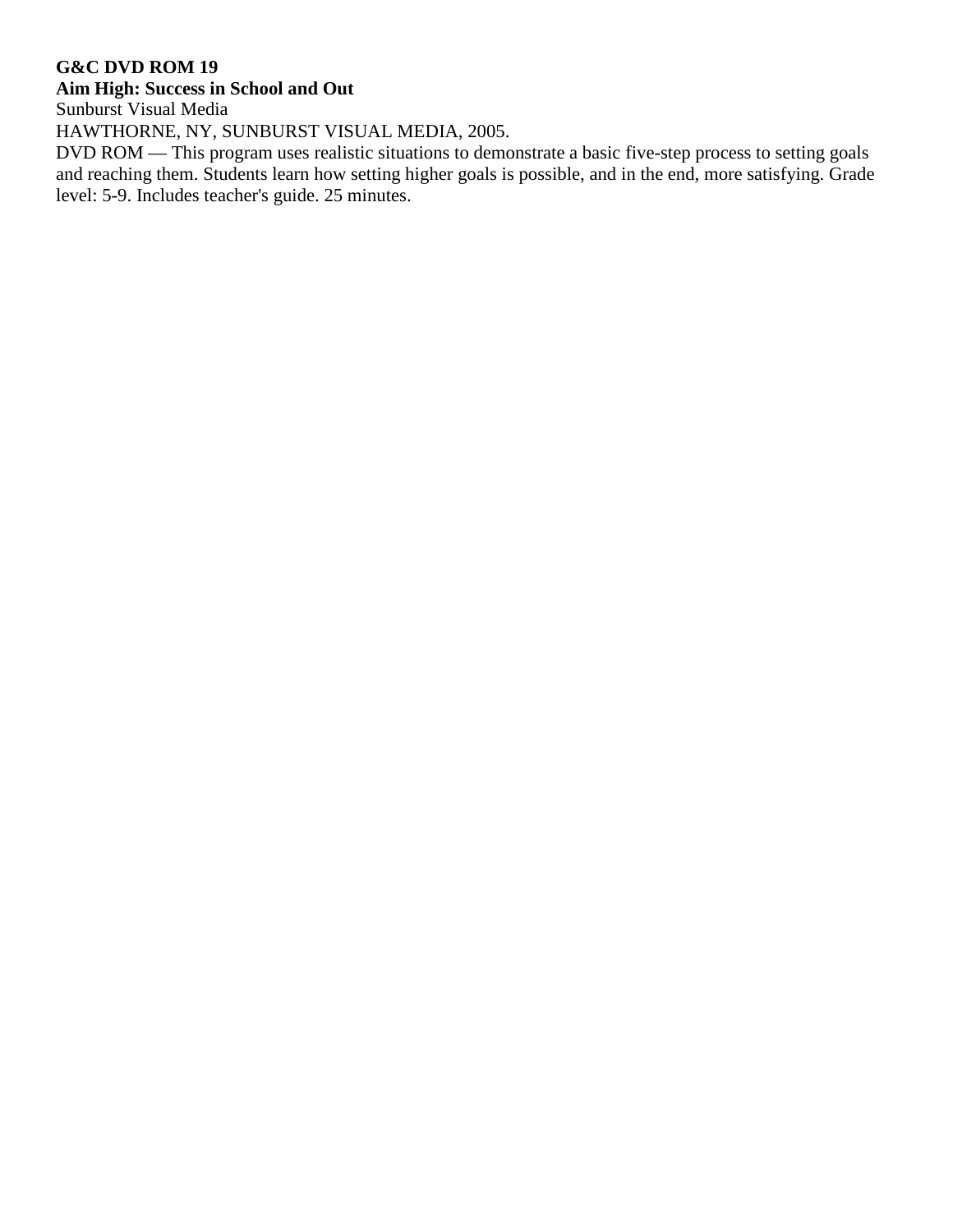# **Concept:** *Citizenship and Contribution Within a Diverse Community*

#### **FCS 20.0105 C766.3**

# **Today's Life Skills: Unit 3-Citizenship Skills**

The Curriculum Center for Family & Consumer Sciences

LUBBOCK, TX, THE CURRICULUM CENTER FOR FAMILY & CONSUMER SCIENCES, 2007.

BOOK — This resource is based on a research project to identify critical life skills needed by students. This self-contained module can be taught in any sequence and incorporated into a variety of courses. Module contains a teacher text, suggested teaching strategies, learning activities and answers. Materials are in loose-leaf form. Teaching aids in PowerPoint format are available on FCS CD ROM 30 which must be requested separately.

#### **G&C DVD ROM 33**

#### **Workplace Ready: Part One: Up and Running**

Human Relations Media

MOUN T KISCO, NY, HUMAN RELATIONS MEDIA, 1998.

DVD ROM — Three young people take viewers on a tour through three different companies. Interviews with executives and employees help students understand how the employees make a difference to each company's success and profitability. Students will learn some of the challenges facing companies today and will see how the ability to change (both the company itself and its employees) may be the key to a company's success. Includes Teachers Resource Book. Grades 9 - College. 38 minutes

#### **G&C DVD ROM 34**

#### **Workplace Ready: Part Two: Foundation Skills**

Human Relations Media

MOUNT KISCO, NY, HUMAN RELATIONS MEDIA, 1999.

DVD ROM — In the same format as G&C DVD ROM 33, Part One: Up and Running, Part Two explains how foundation skills will help students in any job or career they might pursue. The foundation skills are essential in all parts of life--but especially at work, where employers expect every person they hire to have basic educational skills, to be able to think while they work, and to have the personal qualities necessary for success. Includes Teacher's Resource Book. Grades: 9 - 12. 54 minutes

# **E&D DVD ROM 1.1**

#### **Primary Colors**

Connect With Kids ATLANTA, GA, CONNECT WITH KIDS, 2007.

DVD ROM — This program analyzes racism, prejudice and cultural diversity, and includes stories of role models: young people from diverse backgrounds who have become close friends. Includes resource guide.

# **E&D DVD ROM 1**

**Them And Us**

Learning Seed

LAKE ZURICH, IL, LEARNING SEED, 2007.

DVD ROM — We're all prejudiced about prejudice. We're biased about our biases. We create people types called "us" and "them". But every "us" is somebody else's "them". This is not a program about specific minority groups; it explores the processes we use to deal with other cultures, with people who do not fit our category of "us". 22 minutes.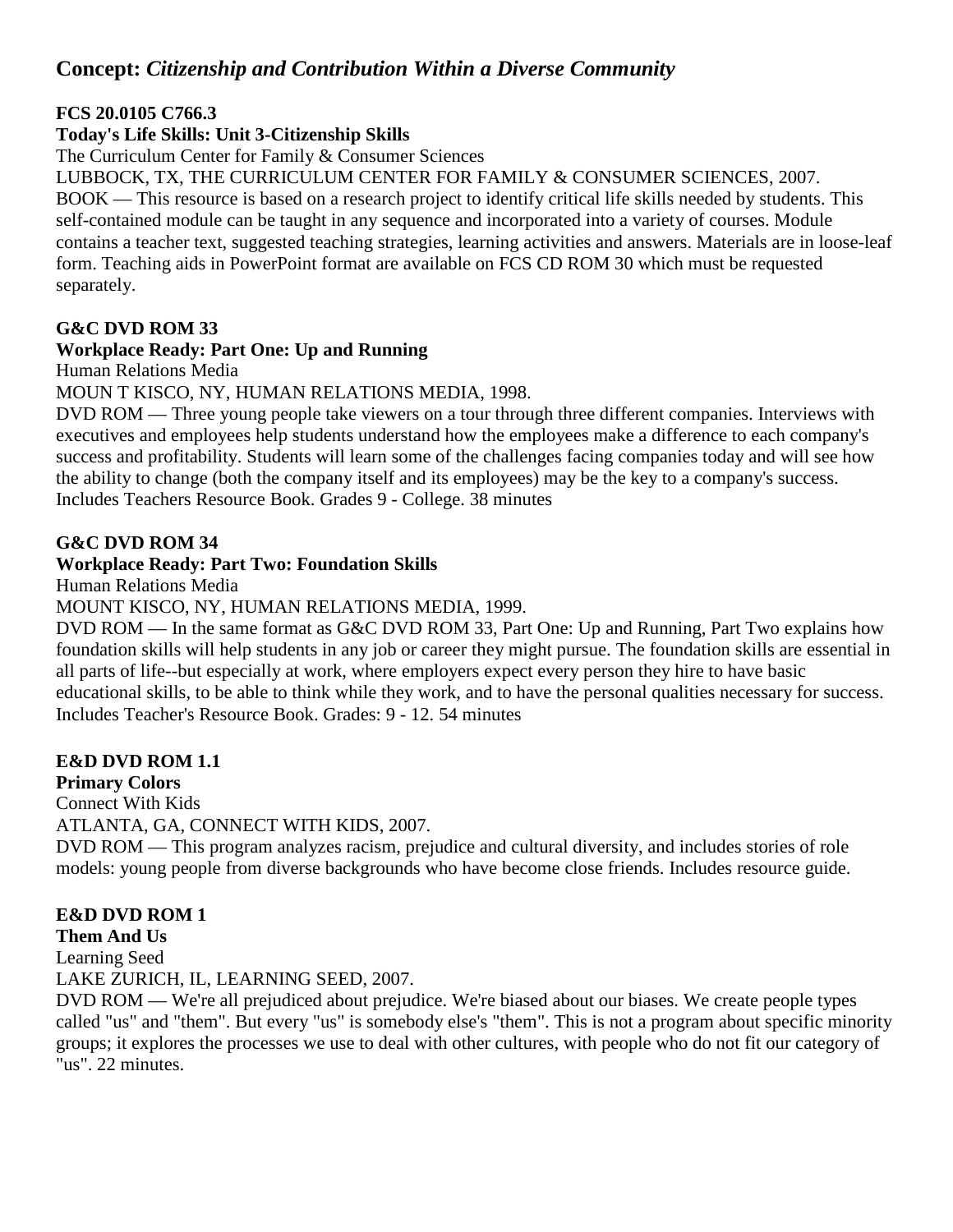# **G&C 13.1399 C376**

# **You and the Law**

E. Richard Churchill, Linda R. Churchill

PORTLAND, ME, WALCH PUBLISHING, 1998.

BOOK — Designed to help students better understand the law and the legal process. Readings show how the law affects such daily activities as going to school, driving a car, shopping at the mall, and working part-time. Includes discovery materials dealing with specific legal difficulties common to teenagers.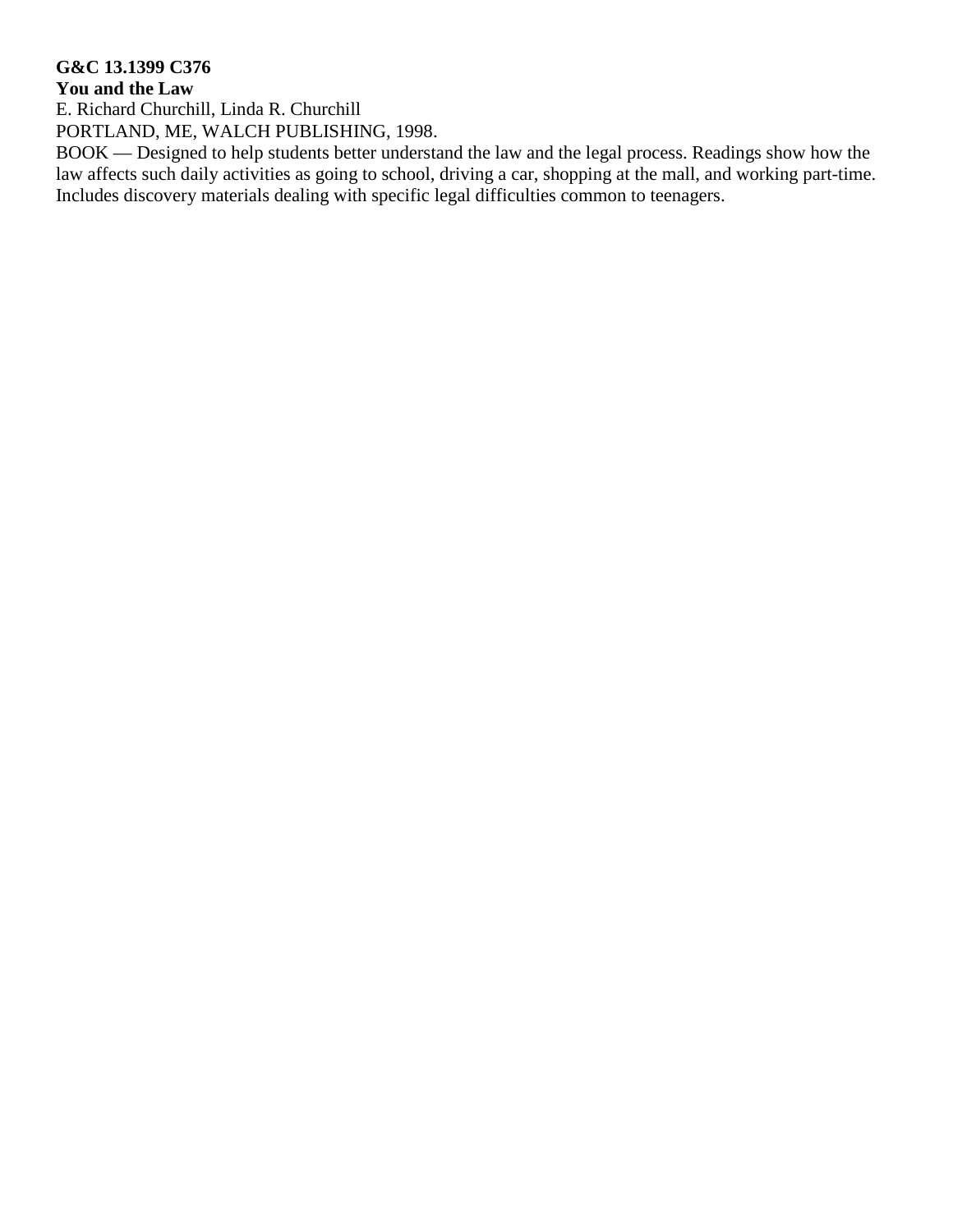# **Big Idea 2: Interacting With Others in Ways That Respect Individual and Group Differences**

**Concept:** *Quality Relationships*

#### **G&C DVD ROM 38**

#### **The Ten Signs of Relationship Abuse**

Human Relations Media

#### MOUNT KISCO, NY, HUMAN RELATIONS MEDIA, 2007.

DVD ROM — Program combines interviews of battered and verbally abused teens with expert commentary, video delivers key facts about dating abuse. Emotional abuse includes isolation from friends, family, and outside activities; using insulting names or degrading terms; displaying jealousy and possessiveness; controlling a partner's clothing choices and behavior; using excessive cell phone use to monitor behavior; and threatening self-harm to control behavior. Sexual and physical abuse includes extreme roughhousing; pushing, grabbing, restraining, and other violent behaviors that don't leave marks or bruises; touching a partner's body in ways that make him/her feel uncomfortable; and making threats as a means of coercing a partner's consent to sexual activity. Teen speakers and dating abuse experts offer helpful advice on how teens can get away from potentially unhealthy, dangerous relationships. Grades 7 - College. 20 Minutes

#### **G&C DVD ROM 40**

#### **Love Is Not An Angry Thing**

Daniel S. Kehde

CHARLESTON, WV, JAGUAR EDUCATIONAL, 2005.

DVD ROM — NOTE: Contains incidents of profane language, may elect to preview before showing to class. This program tells the story of a teen relationship that at first seems like love, but is eventually taken over by possessiveness, jealousy, and anger. As the drama unfolds, viewers are introduced to the warning signs of an abusive relationship. The age of the actors makes the program ideal for secondary school students, but it can also be used for a younger or a more general audience. The story is reinforced by interview segments with domestic violence counselors who make connections between events in the drama and the patterns of abuse evident in real-life situations. The program helps young people recognize the characteristics of a dangerous relationship, and makes the point that it is NEVER too late to get help. 45 minutes.

#### **G&C DVD ROM 3.1**

#### **Teen Romance: What's Risky, What's Not?**

Cambridge Educational

#### HIMILTON, NJ, CAMBRIDGE EDUCATIONAL, 2009.

DVD ROM — This program enables students to see teen romance in a clear light—exploring love, sex, friendship, and how easily all three can get mixed up. With candid discussions about jealousy, trust, peer pressure, and effective communication, the program focuses on the mental and emotional aspects of teenage sex and romance, as well as the best ways to cope with rejection and break-ups. Viewers also delve into "cyber relationships," both friendly and romantic—examining what is gained and lost when technology mediates human connections. 32 minutes.

#### **G&C DVD ROM 5**

# **Wanting In, Kept Out: When Cliques Harass**

Sunburst Visual Media

PLAINVIEW, NY, SUNBURST VISUAL MEDIA, 2006.

DVD ROM — Follows two teens who are both being excluded from an existing clique. Viewers learn to identify harassment, recognize their own role in the bully/target/bystander cycle, and how to develop relationships that are supportive and meaningful. Grade level 9-12. 20 minutes.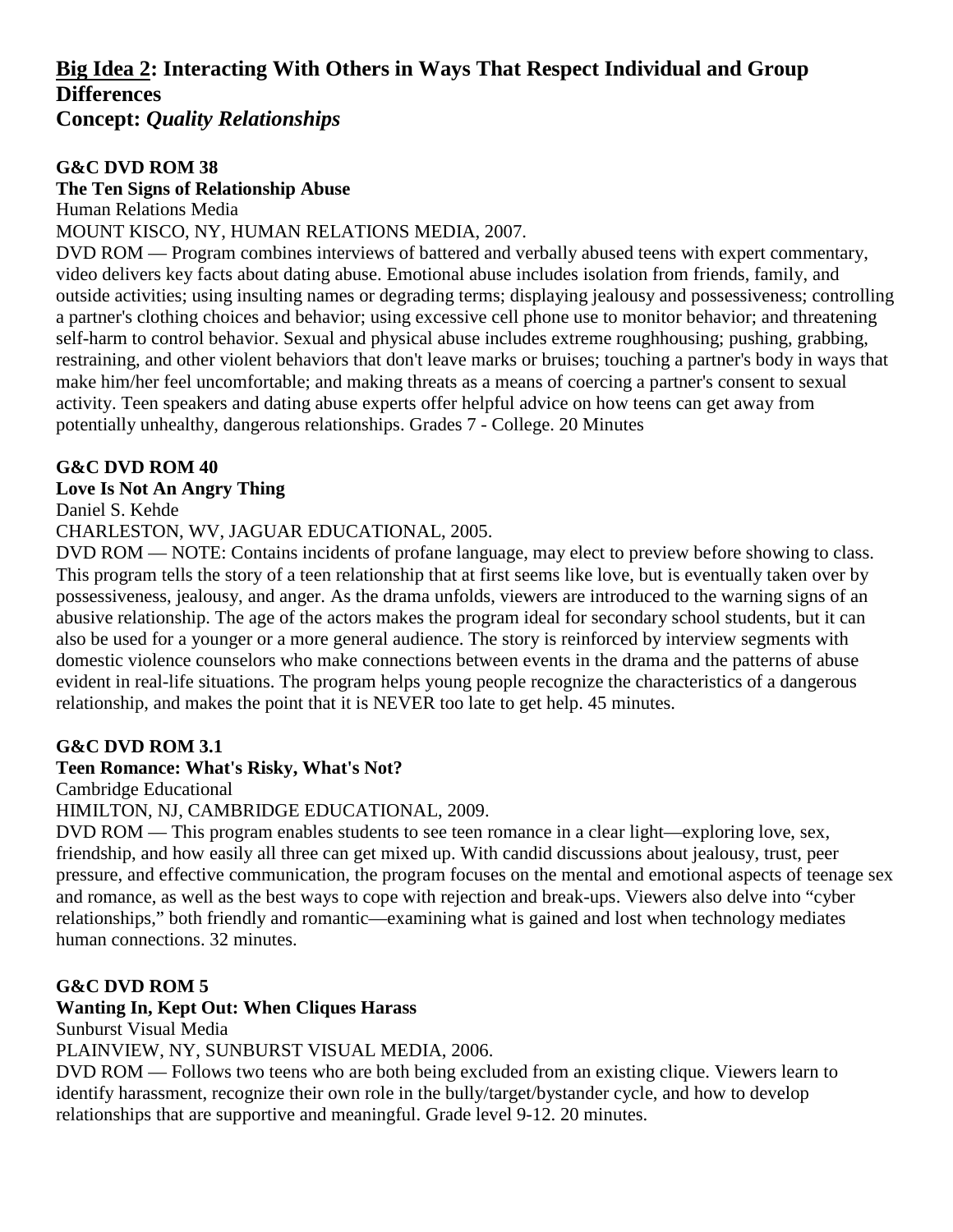#### **G&C 32.0101 B561**

#### **Nobody Likes Me, Everybody Hates Me: The Top 25 Friendship Problems and How to Solve Them** Michele Borba, Ed.D.

SAN FRANCISCO, CA, JOSSEY-BASS, 2005.

BOOK — Based on a survey of five thousand teachers and parents, this book shows how to teach children the 25 most essential friendship-building skills kids need to find, make, and keep friends, as well as survive that social pressure from peers.

#### **G&C 32.0101 H266**

#### **A Good Friend: How to Make One, How to Be One**

Ron Herron and Val J. Peter

BOYS TOWN, NE, BOYS TOWN PRESS, 1998.

BOOK — This book advises children in such areas as the basics of conversation and friendship do's and don'ts. Included are nine easy-to-follow "people" skills such as giving and receiving compliments, introducing yourself, and showing respect and sensitivity, that put getting along with others into manageable steps. A special chapter deals with the challenge of shyness, giving kids practical advice on how to conquer it and grow in selfconfidence. Grades 6-12.

#### **G&C KIT 3**

#### **The Teen Relationship Workbook**

Kerry Moles, CSW

PLAINVIEW, NY, WELLNESS REPRODUCTIONS & PUBLISHING, INC., 2001.

KIT — This activity-based workbook for professionals helps adolescents develop healthy, intimate relationships and prevent dating abuse and domestic violence. Appropriate for males and females, ages 12-20, in groups or individual sessions. Includes Teen Relationships Cards that correspond to an activity in every page of the workbook. Cards can be used alone or with the workbook.

#### **FCS DVD ROM 105**

#### **Exploring Healthy Relationships**

Human Relations Media, Inc

MT KISCO, NY, HUMAN RELATIONSHIPS MEDIA, INC, 2002.

DVD ROM — This program introduces students to the four keys of a healthy relationship (mutual respect, open communication, trust and boundaries), students learn how they can use these elements successfully in their relationships with peers, parents, siblings and teachers. Includes Teacher's Resource Book. Grades 7 - College. 21:56 minutes.

#### **FCS KIT 14**

#### **Love U 2: Relationship Smarts**

Marline Pearson

BERKELEY, CA, THE DIBBLE FUND FOR MARRIAGE EDUCATION, 2004.

KIT — Teens today live and breathe in a culture that touts casual sex and casual connections. Love U2 is a series of units that help young people acquire practical skills for emotionally healthy and ethically sound relationships. It focuses on helping teens craft a roadmap toward what they hope to achieve, not just what they must avoid. "Relationship Smarts" offers 13 lessons of practical guidance for building relationships that are not based on sex. It covers subjects such as infatuation, rejection, falling in love, emotions, gauging relationship health, a low-risk relationship strategy, and breaking up.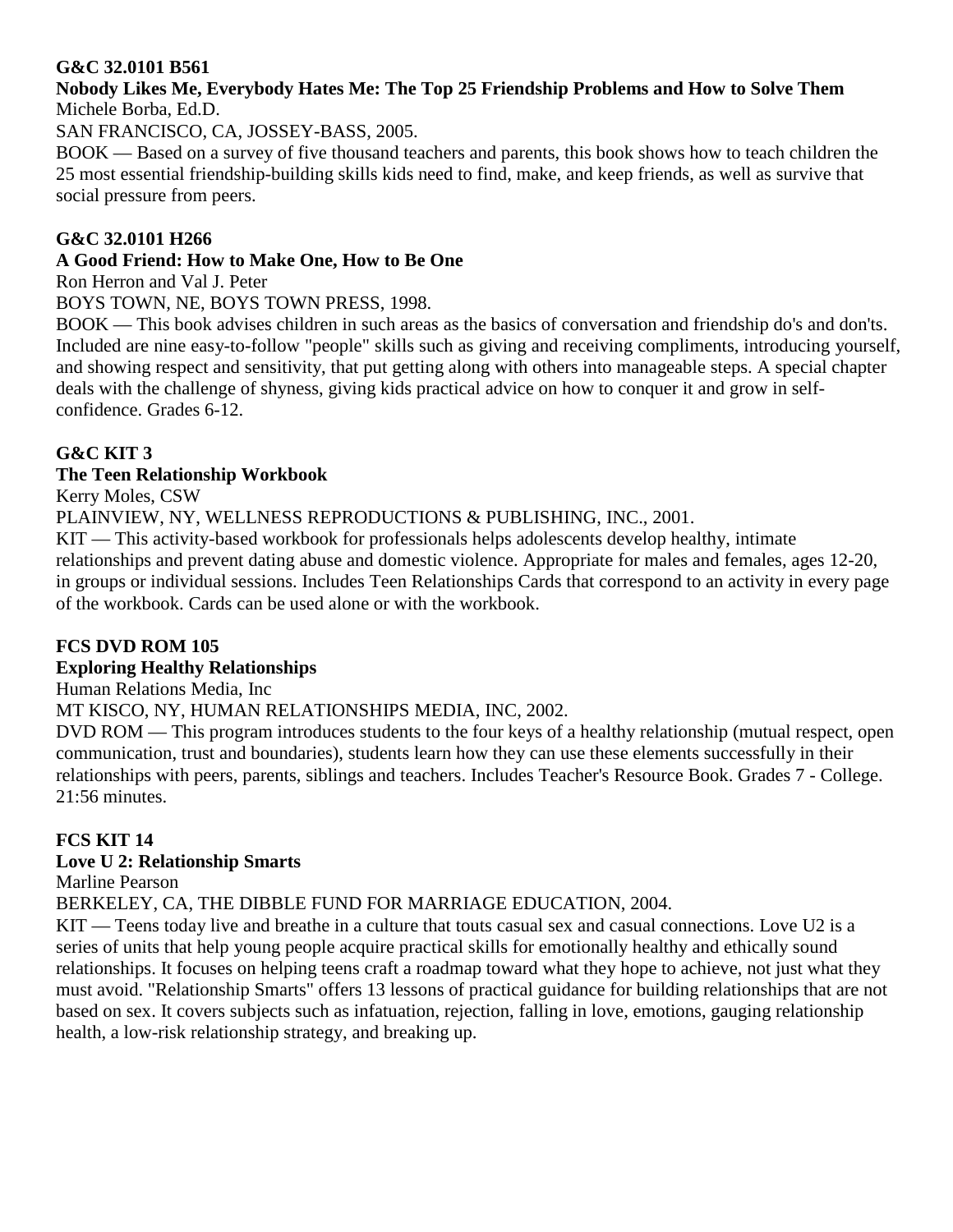#### **R 10.0050 L277**

#### **The Successful Team-Building Workbook**

Ester A. Leutenberg and John J. Liptak, EdD

DULUTH, MN, WHOLE PERSON ASSOCIATES, 2009.

BOOK — This book combines self-assessment with journaling activities to help teens and adults learn more about themselves as well as how prepared they are to be effective team members. Individual self-reflection and group experiences help participants determine how effective they will be as a team player, identify their team skills and personality types, explore their leadership potential, and practice sending and receiving feedback from others.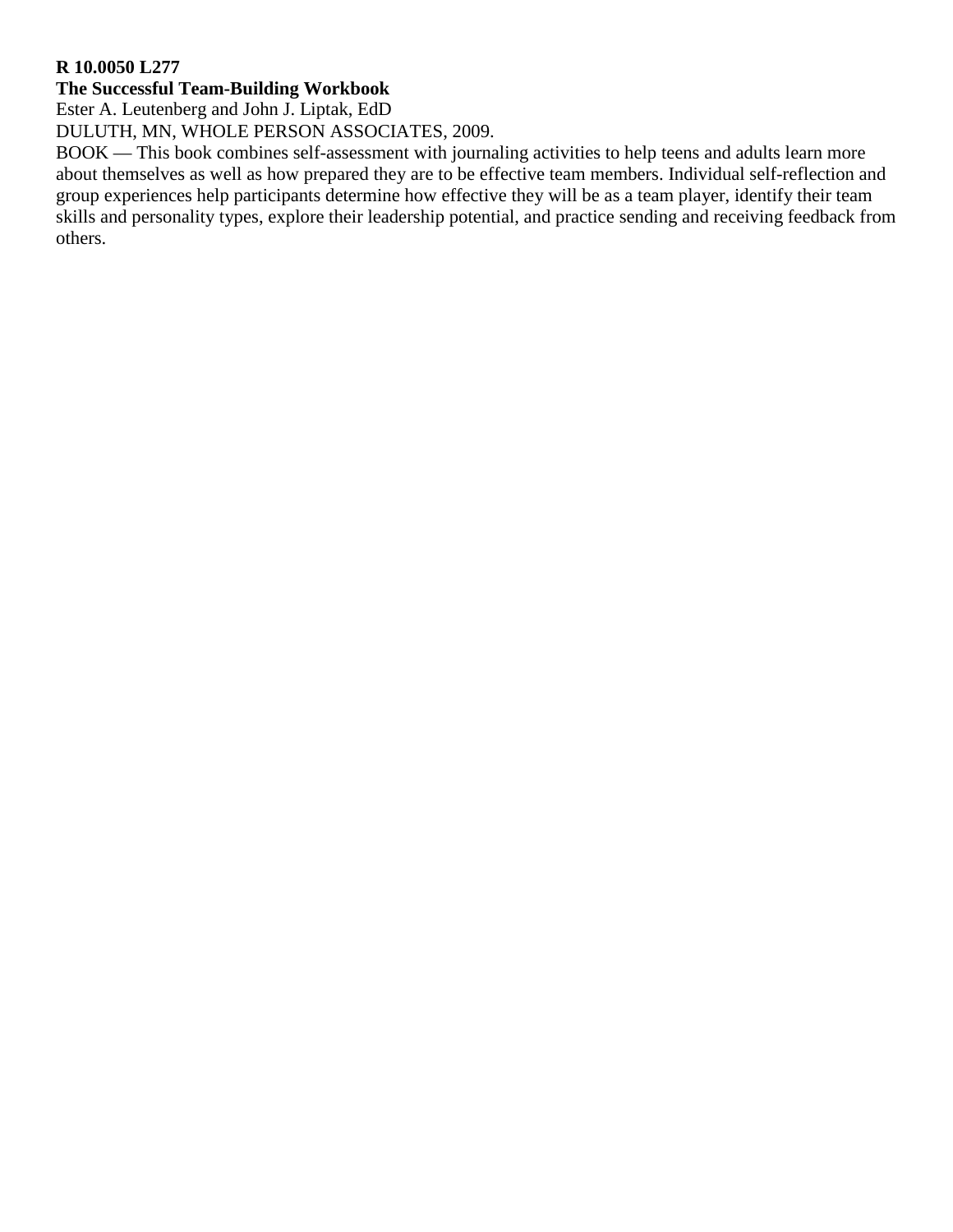# **Concept:** *Respect For Self and Others*

#### **E&D DVD ROM 1.2**

#### **Responding to Diversity (and Respecting Differences)**

Learning Seed

CHICAGO, IL, LEARNING SEED, 2011.

DVD ROM — This program explores the many types of diversity and the perils of stereotyping, prejudice, and discrimination. It also discusses ways to express curiosity in others while respecting the differences that make every person interesting, unique and valuable. 27 minutes.

#### **E&D DVD ROM 6**

#### **Communicating Between Cultures**

Learning Seed

LAKE ZURICH, IL, LEARNING SEED, 2004.

DVD ROM — Some "cultural givens" are so deeply imbedded in thought patterns they are invisible to those who hold them. This video shows how to make some of these patterns visible and improve communication. A series of cross-cultural situations show how even good intentions often go astray. 23 minutes.

#### **G&C DVD ROM 25**

#### **Bad Friendships: Doing More Harm Than Good**

Human Relations Media

MOUNT KISCO, NY, HUMAN RELATIONS MEDIA, 2003.

DVD ROM — This program was created to help young people understand the unique factors that can lead to unhealthy relationships. The video and activities in the Teacher's Resource Book will help students evaluate their relationships, and learn ways to leave unhealthy relationships behind. Students are also asked to consider the extended outcomes of bad friendships--including damaged reputations, lost integrity, guilt and even problems with drugs or alcohol. The program encourages young people to consider their own roles as friends, and to examine the positive and negative aspects of their behaviors towards others. Grades 5 to 8. 16:38 minutes.

#### **G&C DVD ROM 9**

#### **Gossiping, Taunting, Bullying: It's All Harassment**

Sunburst Visual Media

HAWTHRONE, NY, SUNBURST VISUAL MEDIA, 2000.

DVD ROM — With the encouragement of a school counselor, young teens share their own experiences coping with bullying, taunting and teasing. They view and react to dramatic vignettes that show realistic situations of harassment. Includes teacher's guide. Grade level 5-9. 24 minutes.

#### **G&C DVD ROM 26**

#### **Surviving Peer Pressure: You Can Do It!**

Human Relations Media

MT. KISCO, NY, HUMAN RELATIONS MEDIA, 2005.

DVD ROM — For teens and pre-teens, staying true to oneself can be a tough act to pull off. This program, presented in a drama format, presents five scenarios where teens are asked to make critical decisions in typical peer pressure situations - whether to raid a liquor cabinet when the parents are not home, teasing and bullying a vulnerable kid out of sight of teachers and parents, excluding a girl from their regular lunch table, being pressured to shoplift in a local mall and being tempted to cheat on an exam because other teens got advance copies of the test. In each scenario, the action stops at a critical juncture and students review six steps to making the right choice: listen to your inner voice, what would you do if you were alone, take a time out, imagine your parents are watching you, is it against the law and finally, is it worth the risk? Grades: 5 - 9. 22 Minutes.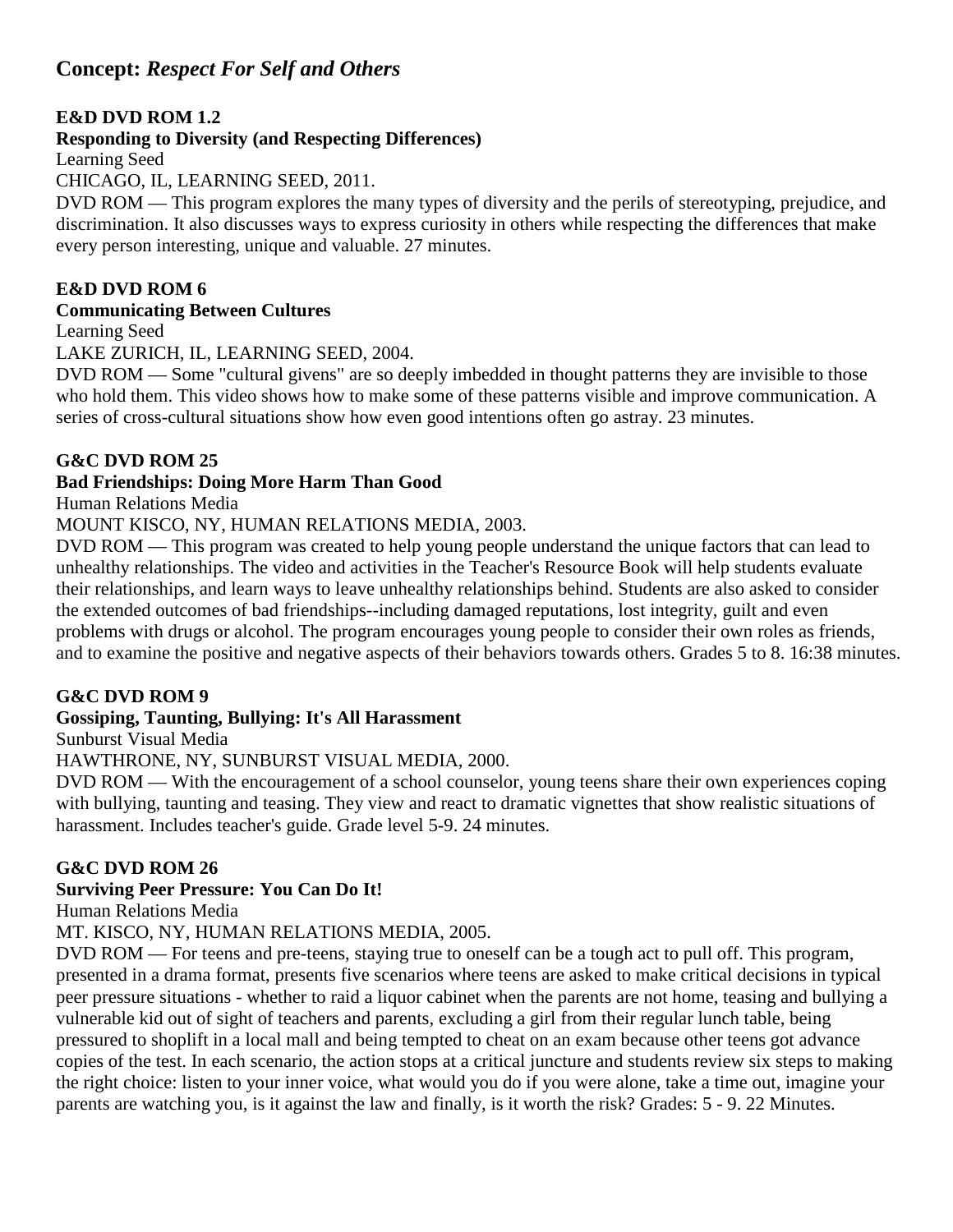#### **Harassment and Diversity: Respecting Differences**

Kantola Productions

MILL VALLEY, CA, KANTOLA PRODUCTIONS LLC, 2005.

DVD ROM — Harassment is not just about sex. Harassment about race, religion, age, disabilities, and other protected characteristics can occur in any workplace where employees interact. Learn how to keep the workplace harassment-free, how to respond to a claim of harassment, and how to investigate correctly and discipline properly. Includes study guide. Upper level High School, Post-secondary and Adult. 20 minutes.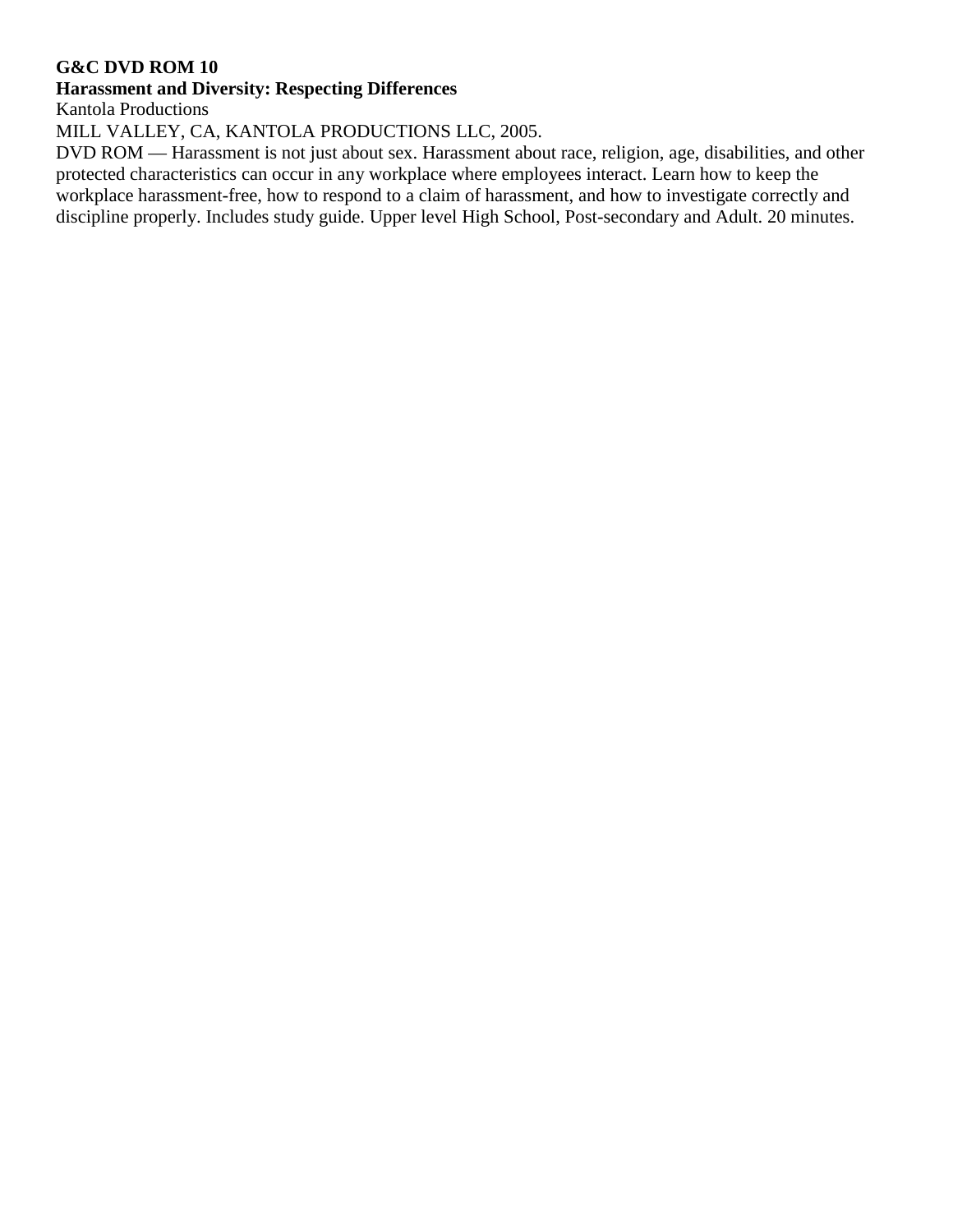# **Concept:** *Personal Responsibility in Relationships*

#### **G&C DVD ROM 6**

#### **Conflict Resolution: You Can Solve It!**

Sunburst Visual Media

HAWTHORNE, NY, SUNBURST VISUAL MEDIA, 2005.

DVD ROM — Set in an urban school, this program shows how unexpressed anger, hurt feelings, thoughtless words, name-calling and threatening can cause conflicts to erupt and escalate. Young teens are empowered to resolve their conflicts by avoiding "conflict starters" and applying "conflict solvers." Includes teacher's guide. Grade level: 5-9. 17 minutes.

# **R DVD ROM 30**

#### **Work It Out! Strategies for Resolving Conflict**

Cambridge Educational

LAWRENCEVILLE, NJ, CAMBRIDGE EDUCATIONAL, 2005.

DVD ROM — This program uses scenario analysis to model four key conflict resolution strategies: taking the person out of the problem; focusing on issues, not egos; being objective; and creating win-win solutions. Show your students that differences are a part of who we are, and that while we may not get along with each other all the time, we do have to find positive ways to work out our disagreements. 22 minutes

#### **R 13.0601 M542**

#### **Strategies for Anger Management**

Kerry Moles

HAWTHORNE, NY, WELLNESS REPRODUCTIONS AND PUBLISHING, 2003.

BOOK — This book is designed to help teens and adults learn how to cope with anger in healthier ways. Divided into three sections: Understanding Anger, Interventions for Anger Management and Conflict Resolution, and The Differences Between Anger and Abuse. Each activity has a Facilitator`s Information Sheet outlining the purpose, background information, and guidelines for leading an individual and / or group activity. Grades 7 - 12.

# **G&C 13.0601 S355**

# **Seeing Red: An Anger Management and Peacemaking Curriculum for Kids**

Jennifer Simmons

# GABRIOLA ISLAND, BC, NEW SOCIETY PUBLISHERS, 2003.

BOOK — Using a small group process, this 12-session curriculum is designed to help students better understand their anger so that they can make healthy and successful choices, while building strong relationships with others. It builds upon important development skills such as leadership, problem solving and social skills. Ages 6-12.

# **G&C 13.0601 A430**

#### **The ABC's of Anger**

Ray Ali

DULUTH, MN, WHOLE PERSON ASSOCIATES, 2006.

BOOK — This book contains easy-to-read stories involving some aspect of the theme "anger". It provides children with an awareness of differing degrees of anger and helps them explore choices for responding when they are angry. Grades K-5.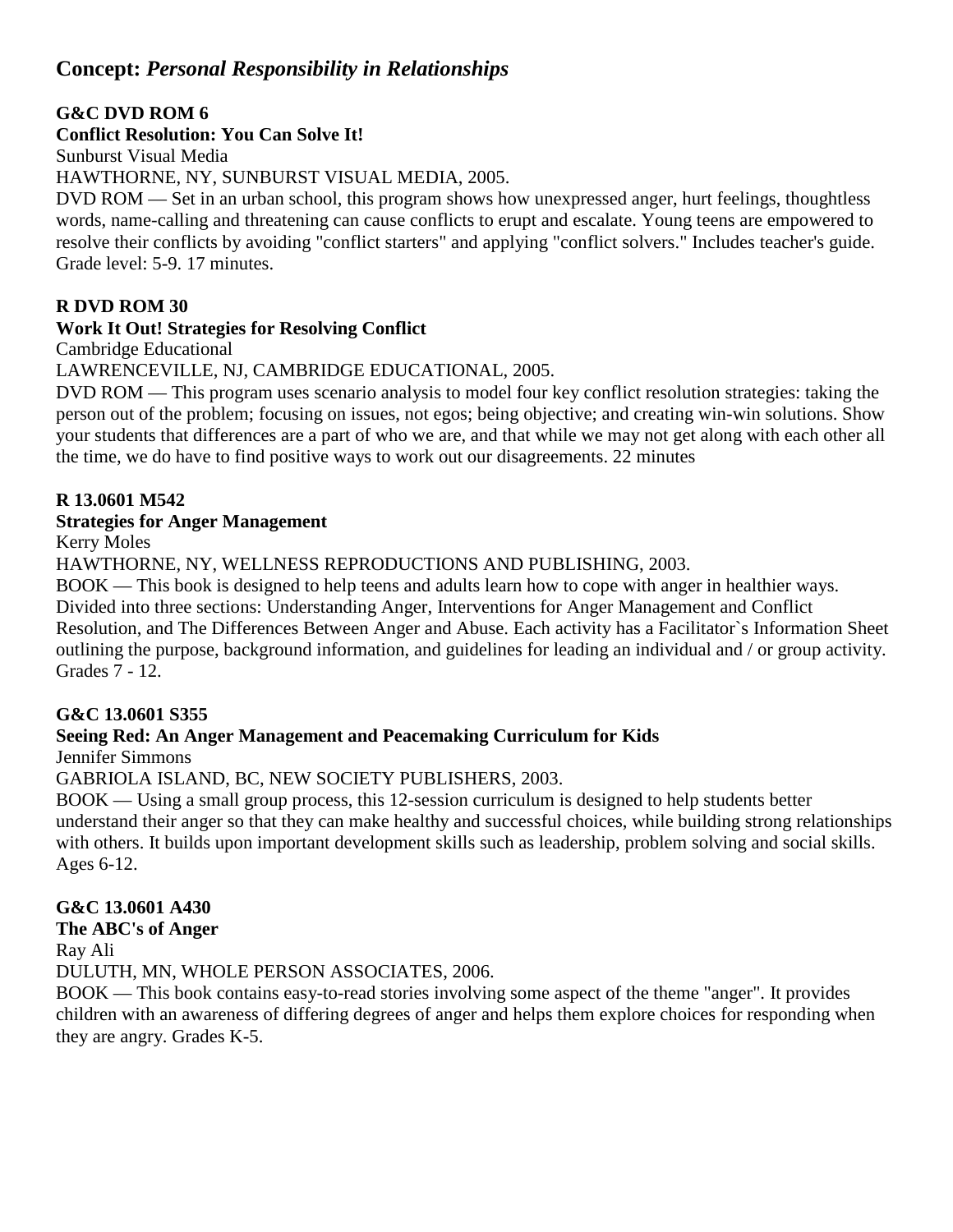#### **G&C 13.0601 W344 Breaking Down the Wall of Anger**

Esther Williams

CHAPIN, SC, YOUTHLIGHT, INC., 2007.

BOOK — This curriculum provides teachers the structure and flexibility to teach students new and creative ways to deal with their anger. The units are filled with activities and games that will allow students to explore how they currently react to anger situations and to choose new and healthier ways to react. The topics are divided into three sections; Anger Educational Model, Anger Skills, and Interpersonal Skills. For 5th-8th Grade students.

# **G&C DVD ROM 6.2**

# **A Violent Age: Aggression and Violence**

Connect with Kids

ATLANTA, GA, CONNECT WITH KIDS, 2004.

DVD ROM — Violence is a troubling part of growing up for too many children in America--boys and girls- and is often caused by a characteristic common among the young: an inability to envision consequences. This program features stories about consequences, the pain and ruin experienced by both the victim and the perpetrator.

# **G&C DVD ROM 6.1**

# **C.A.G.E. the Rage**

Cambridge Educational

LAWRENCEVILLE, NJ, FILMS MEDIA COMPANY, 2007.

DVD ROM — This program allows students to (1) see how to identify anger in themselves and those around them; (2) understand why mismanaged anger is so destructive; (3) discover how anger gets repressed, and the bodily and mental illnesses that may result from it; and (4) learn to release anger and express emotions in an acceptable and positive way using the C.A.G.E. method (Calm down, Assess the situation, Gauge alternatives, and Empower yourself). Scenarios show students first modeling unhealthy behavior and then healthy behaviors. Candid interviews with experts and teens are also included. Middle school and high school. 23 minutes.

# **FCS DVD ROM 17**

# **Respect Rules: On Living A Respectful Life**

LINX Educational Publishing, Inc.

JACKSONVILLE BEACH, FL, LINX EDUCATIONAL PUBLISHING, INC., 2004.

DVD ROM — This program offers simple ways to start living a respectful life - at home, at school, with friends and co-workers, on the playing field, or in the mall - even while maintaining our individuality. Hear real-life experiences from students and teachers. Get useful advice from a psychologist and an etiquette expert. This video showcases practical ways to live a respectful life today. Grades 6-12. 25 minutes.

# **G&C 13.0601 S326**

# **The Tough Kid Social Skills Book**

Susan M. Sheridan, Ph.D.

LONGMONT, CO, SOPRIS WEST, 1995.

BOOK — Teach students how to resolve conflict, express frustration, and interact with others. Skills covered include recognizing and expressing feelings, using self-control, and resolving arguments. Presents outlines for conducting social skills sessions. Also includes information to maximize the effectiveness of your program.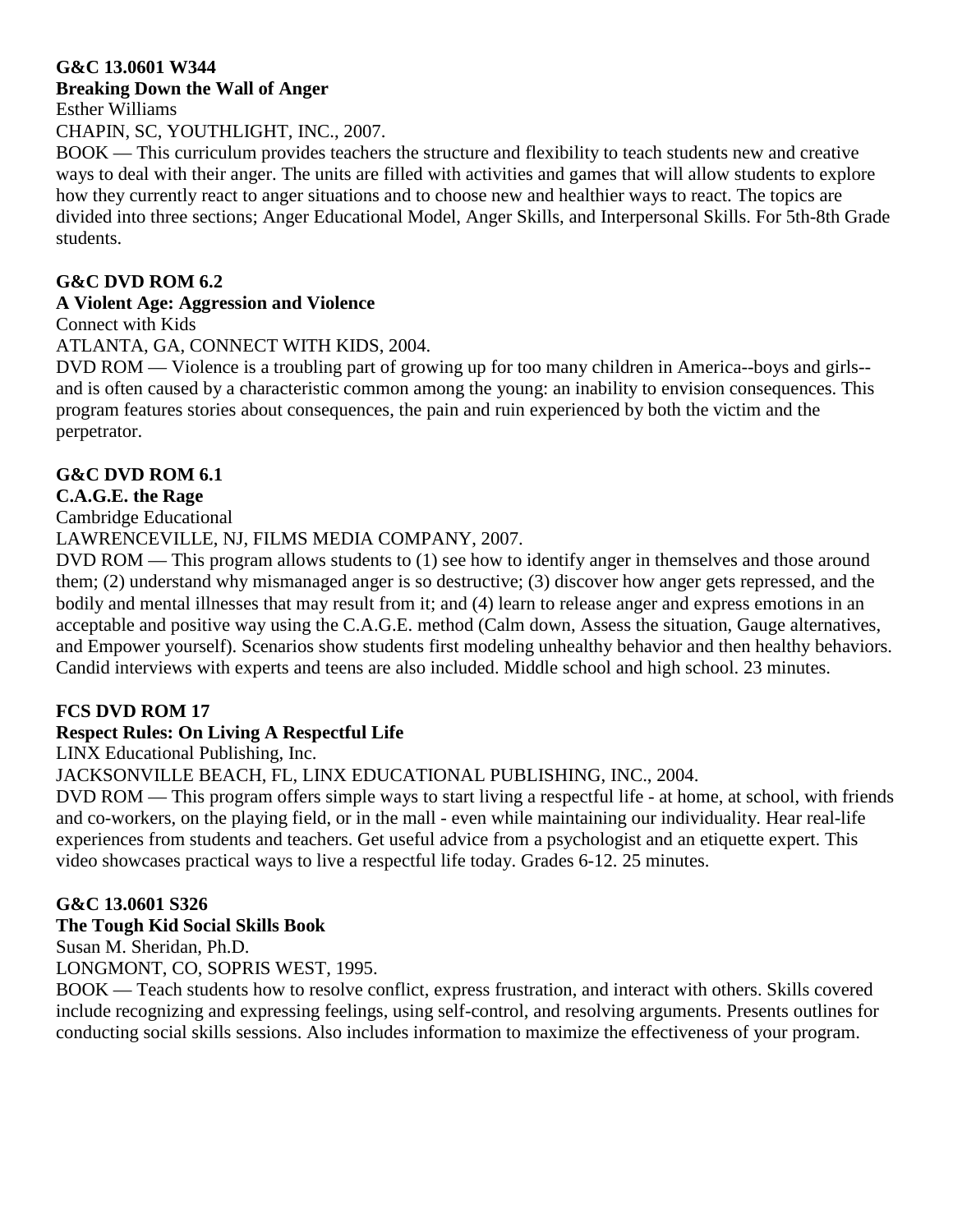# **G&C 13.0401 T194**

**Salvaging Sisterhood** Julia V. Taylor, MA CHAPIN, SC, YOUTHLIGHT, INC., 2005.

BOOK — This book is a group curriculum designed to teach relationally aggressive girls how to effectively communicate with one another, opposed to about one another. It explores the important dynamics of female friendships and is designed to: Raise awareness about relational aggression; Help girls develop empathy; Lessen incidence of gossip, rumor spreading, and backstabbing; Teach girls to stand up for themselves, without involving a third party; Help girls develop a strong sense of self; Teach healthy conflict; Teach girls to diffuse their anger, without disrespecting each other; Provide a safe, educational, and fun environment for girls to explore and share their feelings related to girl bullying. Although the intention for Salvaging Sisterhood is to be conducted in a small group format, most of the activities can be adapted for classroom counseling and large group settings. 116 pages. Grades 5 - 12.

#### **G&C 13.0401 K166**

#### **Mean Chicks, Cliques, and Dirty Tricks: A Real Girl's Guide to Getting Through the Day With Smarts and Style**

Erika V. Shearin Karres, Ed.D.

AVON, MA, ADAMS MEDIA, 2004.

BOOK — The author talked to more than 1,000 teen girls to understand what makes mean chicks tick. Features true stories of girls who fought back against teasing and bullying. 144 pages. Grades 6 through 12.

#### **G&C 13.1001 D628**

# **A Leader's Guide to The Kids' Guide to Working Out Conflicts**

Naomi Drew

MINNEAPOLIS, MN, FREE SPIRIT PUBLISHING, 2004.

BOOK — This guide includes 25 sessions to help students become effective conflict solvers: real skill for dealing with conflict, getting along better with almost anyone, and feeling a lot better about themselves.

#### **G&C 13.1001 P264**

# **Ready-to-Use Conflict Resolution Activities for Secondary Students**

Ruth Perlstein, Gloria Thrall

SAN FRANCISCO, CA, JOSSEY-BASS, 1996.

BOOK — This resource provides more than 90 ready-to-use lessons for teaching peaceful and successful ways of resolving conflict, including activities with typical adolescent scenarios.

#### **G&C 13.1001 T254**

#### **Ready-to-Use Conflict Resolution Activities for Elementary Students**

Beth Teolis

SAN FRANCISCO, CA, JOSSEY-BASS, 2002.

BOOK — This book is divided into four sections: conflict-resolution activities for educators; building the groundwork for conflict resolution; conflict-resolution activities for your classroom; and, conflict resolution activities for your school. For K-6 teachers and counselors.

#### **G&C DVD ROM 24**

# **Life Steps with Michael Pritchard: Creative Problem Solving**

Heartland Media

SAN FRANCISCO, CA, HEARTLAND MEDIA, 2003.

DVD ROM — Teens discover positive ways to assert themselves, express complaints, handle misunderstandings and block rumors. They learn specific social skills - mediation, negotiation, active listening, and messages - and how to apply these skills to cooperative-learning groups and student-led activities. 30 minutes.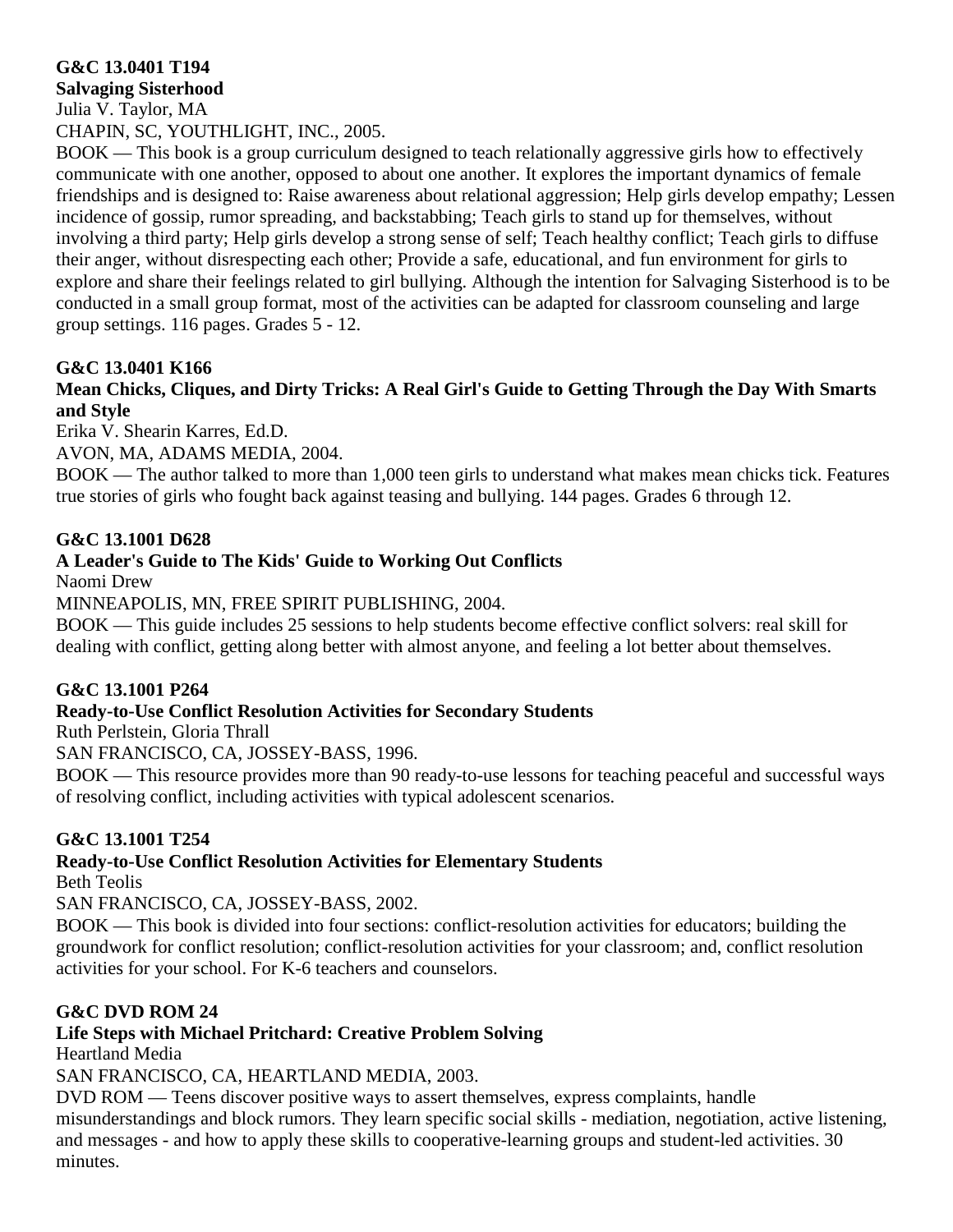# **Big Idea 3: Applying Personal Safety Skills and Coping Strategies Concept:** *Safe and Healthy Choices*

#### **R DVD ROM 35**

#### **The Five Essential Habits of Healthy Teens**

Human Relations Media

#### MOUNT KISCO, NY, HUMAN RELATIONS MEDIA, 2009.

DVD ROM — This program is based on recent wellness studies from top-ranking universities. Viewers follow Dr. Mohr, a Registered Dietitian and Board Certified Specialist in Sports Dietetics, as he explores the five essential habits that promote health: eating a nutritious diet, starting each day with breakfast, exercising daily, getting enough sleep and staying drug-free. Real teens learn that eating a nutritious diet can be fast and easy; that exercise can come from dancing, bike riding or just about any activity; visit a sleep lab to learn the consequences of poor sleep habits. Finally, Dr. Mohr moderates a teen forum focused on how substance abuse and smoking impact health. Grades 7 to college. 17 minutes

#### **G&C DVD ROM 43**

#### **Teens and Ethics**

Sunburst Visual Media

#### HAWTHORNE, NY, SUNBURST VISUAL MEDIA, 2007.

DVD ROM — In this program teens talk about the potentially life-changing decisions they face every day. Decisions about smoking, drinking, drugs, sex, lying, cheating and shoplifting. Viewers are asked to think about their own choices and values and what it means to be "ethical." On screen, the teens discuss the consequences that follow bad decisions. They stress the necessity of having a well-thought out plan to put into action when faced with a difficult choice. Through first-person interviews and discussions about real-life experiences, students see that all choices have consequences and that everyone makes poor decisions. By learning from those bad decisions, teens can grow into the kind of people they want to be. Grades 7 - 12. 23 minutes.

#### **G&C DVD ROM 63**

# **Stopping the Pain: Teenage Self-injury**

Human Relations Media

#### MOUNT KISCO, NY, HUMAN RELATIONS MEDIA, 2009.

DVD ROM — In this program, several teens describe what led them to self-injury, how they got help, and how they found healthy ways to deal with their problems. Identifies some of the reasons why young people self-

injure: to punish themselves for not being "perfect", to relieve emotional stress, to feel less numb, and to feel in

control when everything else in their lives seems out-of-control. Emphasizes that it is possible for self-injurers to address their problems in more healthy ways and to learn coping skills. Advises viewers on how they can help friends or classmates who self-injure. Grades: 7 - College. Includes teacher resource book. 20 minutes.

#### **G&C DVD ROM 4**

# **Club Drugs: What You Should Know**

Sunburst Visual Media

PLAINVIEW, NY, SUNBURST VISUAL MEDIA, 2002.

DVD ROM — A noted drug prevention specialist speaks to a group of teens about Rohypnol (the date rape drug), Ecstasy, GHB, Ketamine, Methamphetamine, LSD, and the effect that alcohol has when used in conjunction with these drugs. Teens serve up a compelling cautionary message as they reveal the disastrous and long-term effect club drugs have had on their lives. In addition, a group session, led by two counselors, shows viewers how they can use the support of peers to help them resist the pressure to try club drugs. Life-saving behaviors and strategies teens can employ to protect themselves are detailed. Grades 7-12. 20 minutes.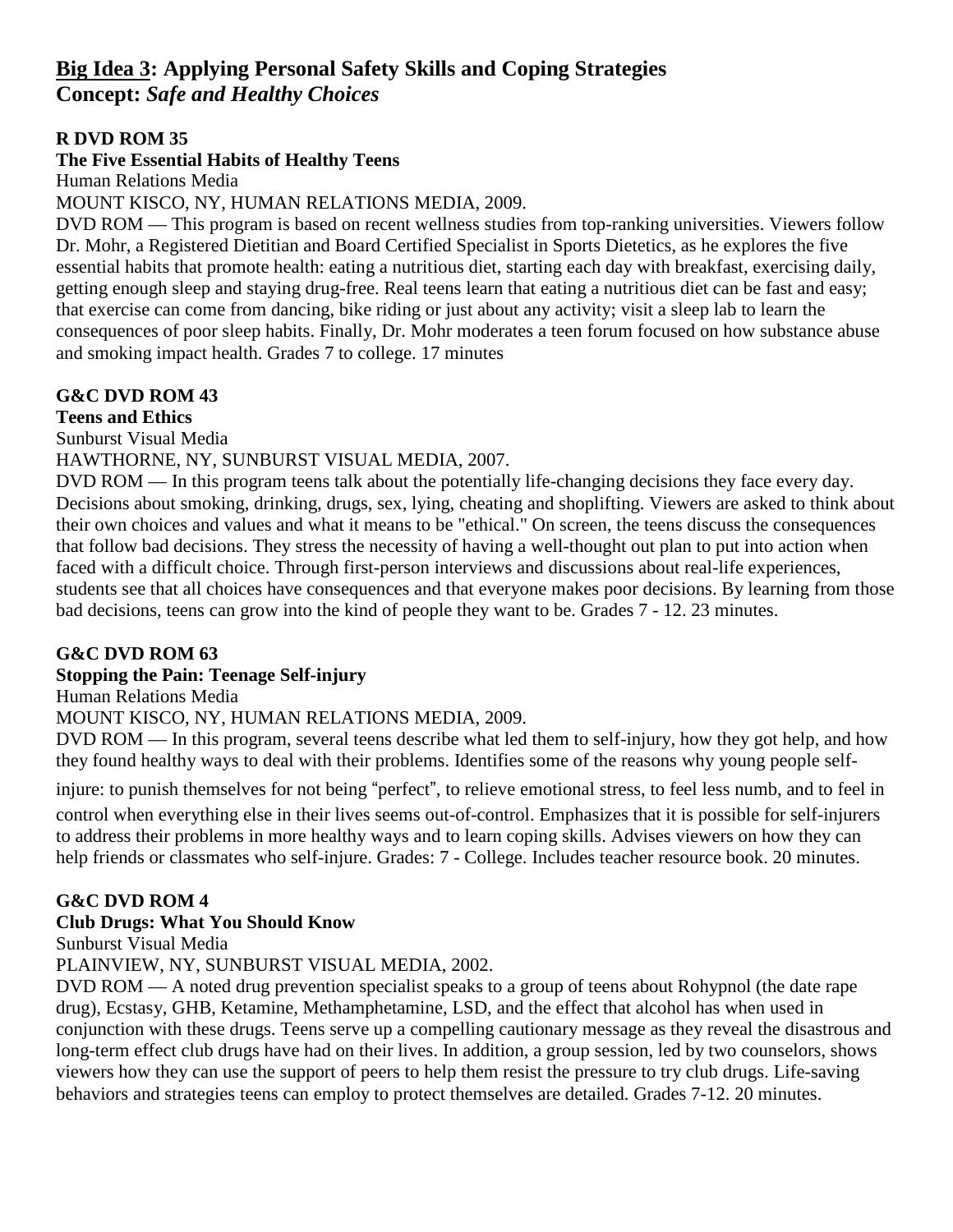#### **FCS DVD ROM 26**

#### **The Last Rave: About Club Drugs**

Sunburst Visual Media

PLAINVIEW, NY, SUNBURST VISUAL MEDIA, 2006.

DVD ROM — Teens need to be informed and alerted to the serious psychological and physical consequences of using ecstasy, methamphetamines and other drugs which many falsely believe to be harmless. This drama makes viewers aware of the risks of using these drugs and challenges teens to think more critically about experimenting with them. Grades 7 - 12. 20 minutes.

#### **G&C DVD ROM 65**

#### **Too Much: the Extreme Dangers of Binge Drinking**

Human Relations Media

#### MOUNT KISCO, NY, HUMAN RELATIONS MEDIA, 2006.

DVD ROM — This documentary examines the consequences of underage drinkers who do not understand the real risks of out-of-control alcohol abuse. Introduces two brain and alcohol researchers who take students on an eye-opening video field trip, using their tools-of-the-trade (including MRIs and PET scans) to graphically show alcohol damage in the brain. Using 3-D images of the brain, the researchers describe what happens as drink after drink is consumed, causing the brain to ultimately shut down the autonomic nervous system, causing death. A young teenage girl who was sexually assaulted during a Spring Break drinking binge presents her painful story. Also interviews the parent of a student who died from alcohol poisoning while partying with his friends. Interspersed throughout is footage of alternative, alcohol-free Spring Breaks, featuring real teens who decided to do something constructive with their vacations, such as building housing for needy families. Grades: 7 - College. Includes teacher resource book. 26 minutes.

# **G&C CD ROM 1**

# **A Healthy Lifestyle: It's My Choice!**

Meridian Education Corporation

# LAWRENCEVILLE, NJ, MERIDIAN EDUCATION CORPORATION, 2005.

CD ROM — To a teen facing the real-time, life-changing choices of youth, the concept of making "a good decision" or "the right decision" may be too abstract to act on at the times they need to most. This program cuts through the confusion by emphasizing healthy decisions. Two hours of modular content.

# **G&C DVD ROM 64**

#### **Do You Have An Eating Disorder?**

Human Relations Media

#### MOUNT KISCO, NY, HUMAN RELATIONS MEDIA, 2009.

DVD ROM — In this program teens and young adults describe their eating disorders, including anorexia, bulimia, binge eating, purging and compulsive exercising. A young country singer describes her battle with anorexia, and talks about how she used her music as part of her recovery. A teenage boy dispels the myth that eating disorders affect only girls and describes his own struggle to recover. A teen and her counselor talk about the interaction of culture, family and community in her recovery. The program stresses that there are warning signs to different eating disorders; that eating disorders have serious, even deadly, health consequences; and there are positive steps that can be taken for persons who are at risk. Includes teacher resource book. Grades: 7 - College. 19 minutes.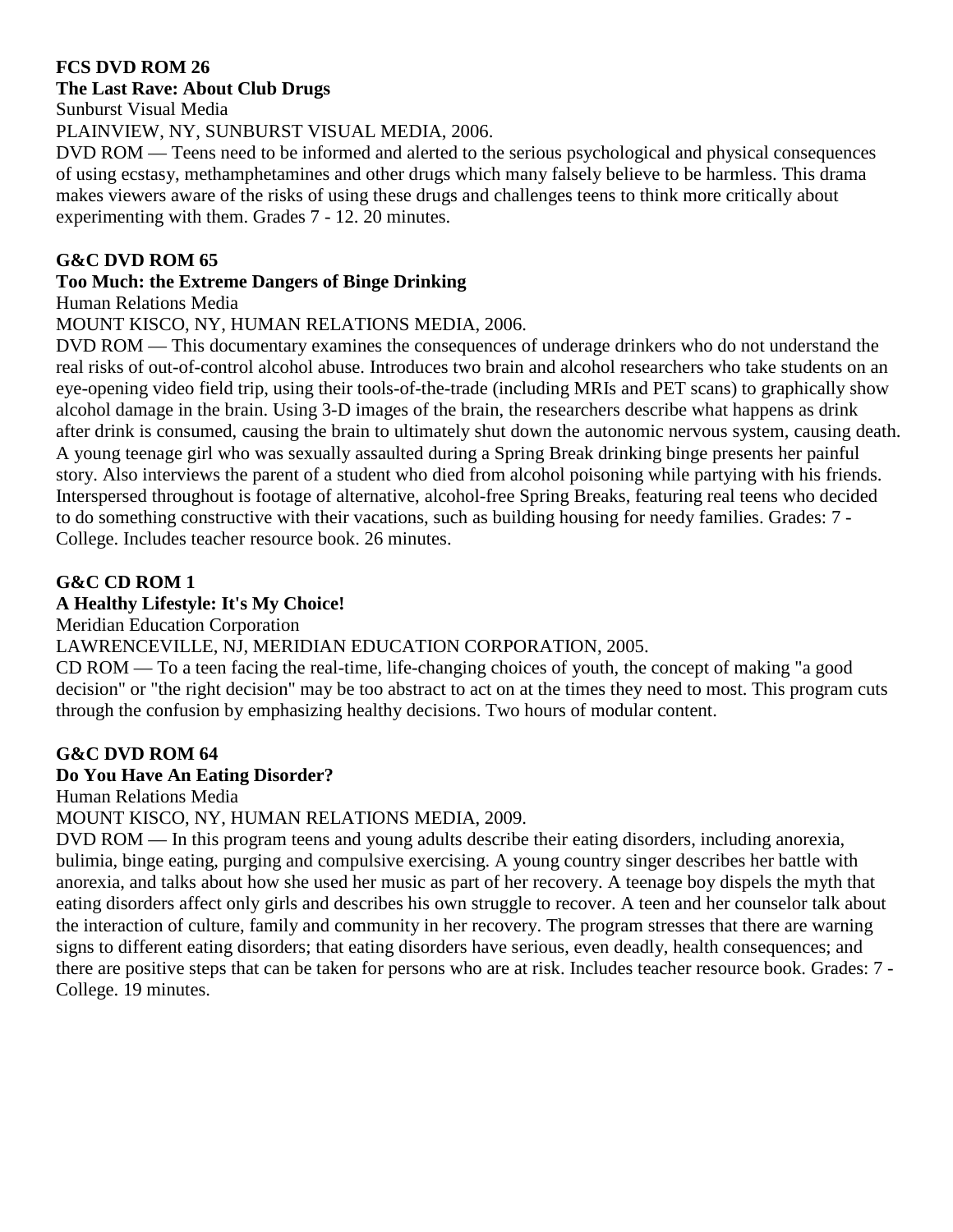#### **Wasting Away: Teens At Risk**

TMW Media Group, Inc.

VENICE, CA, TMW MEDIA GROUP, INC., 2005.

DVD ROM — This program highlights the physical and emotional struggles of teens who battle bulimia and anorexia. This series reveals firsthand how young people deal with and overcome the very real challenges they encounter as part of growing up. Real life stories teach teens how seemingly overwhelming problems can be handled successfully. Grades 7-12. 16 minutes.

# **G&C KIT 7**

#### **Growing Together . . . Watch Me Grow! Stop To Listen!**

PRINCETON, NJ, FILMS FOR THE HUMANITIES & SCIENCES, 2004.

KIT — This three-part kit is designed to help educators, parents, caregivers, health professionals, and community leaders protect children from developing obesity and eating disorders. It consists of Watch Me Grow! Stop to Listen!, a 32-minute documentary-style video filled with authoritative information—including how to recognize "red flags" that may signal a need for professional attention—as well as tips, tactics, and ideas; a supplemental guidebook that elaborates on ideas presented in the video; and Healthy Kids! Healthy Bodies!, a printable four-lesson curriculum guide for children ages 9 through 12 and student surveys, on CD-ROM.

# **G&C DVD ROM 20**

#### **Junk Food Wars**

Cambridge Educational Production

LAWRENCEVILLE, NJ, CAMBRIDGE EDUCATIONAL PRODUCTION, 2005.

DVD ROM — This video shows how to defend against the dangers of junk food. Straight forward discussions and dramatizations arm students with a wealth of information on the new 2005 food pyramid, the different kinds of fats and sugars, how to read ingredients labels, and how to control what foods are available. Commentary from nutrition and food policy experts provides backup, with insights into junk food packaging and advertising tactics. Correlates to National Health Education Standards. 30 minutes

# **G&C DVD ROM 54**

#### **CyberSafety**

Cambridge Educational

# LAWRENCEVILLE, NJ, CAMBRIDGE EDUCATIONAL, 2008.

DVD ROM — This program warns students about how vulnerable they are whenever they venture into the cyber realm—even when they think they're among "friends." Explaining how to take precautions in chat rooms, on social networking sites, and anywhere that predators lurk, the program strongly advises against physically meeting any online acquaintance and emphasizes that parents or guardians must be involved in such meetings. Commentary from experts and questions from peers reinforce the notion of an irreversible virtual footprint—a trail that all Internet users leave which can be used against them. 19 minutes.

# **G&C DVD ROM 55**

#### **CyberSecurity**

Cambridge Educational

LAWRENCEVILLE, NJ, FILMS MEDIA GROUP, 2008.

DVD ROM — This program cautions students about potential hazards to their computers—not to mention their careers, finances, and futures—that exist online. Highlighting the importance of setting up a firewall and keeping one's operating system up-to-date, the program provides straightforward advice about protecting against hackers, viruses, Trojan horses, spyware, adware, phishing emails, and other high-tech threats. Each concept is defined in user-friendly terms. More basic but equally vital steps like maintaining multiple passwords and not sharing personal information are also discussed. Commentary from experts, as well as questions from peers about the details of computer safeguards, will help students increase their online security. 21 minutes.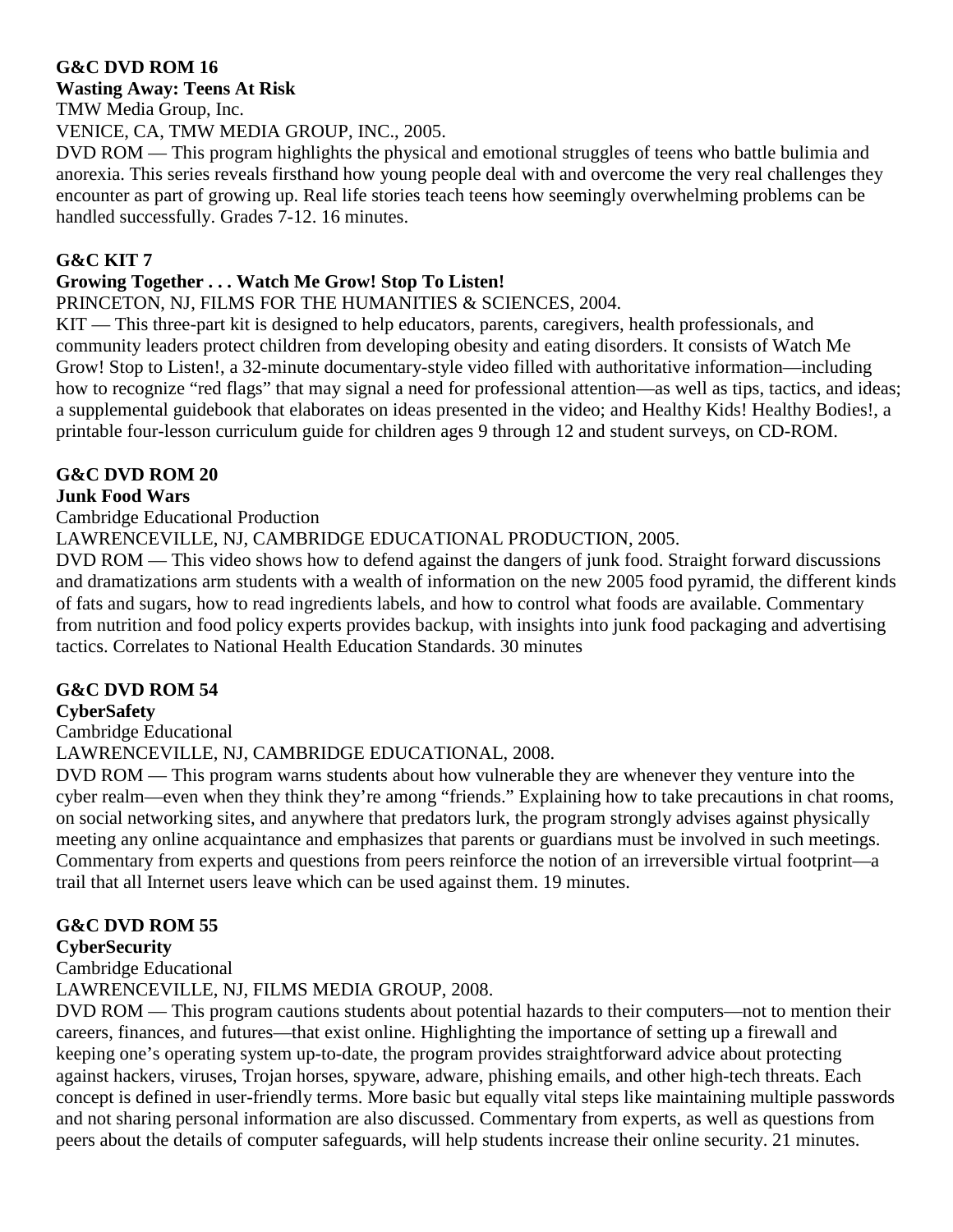#### **G&C 32.0107 W344**

#### **Cyber-Safe Kids, Cyber-Savvy Teens: Helping Young People Learn to Use the Internet Safely and Responsibly**

Nancy E. Willard

SAN FRANCISCO, CA, JOSSEY-BASS, 2007.

BOOK — An introduction to the hazards of the Internet with practical suggestions any parent or educator can use to encourage kids to make sensible decisions while online.

# **G&C DVD ROM 51**

#### **A Parent's Guide to MySpace.com**

Sgt. Corey MacDonald

OMNI PUBLISHING COMPANY, 2006.

DVD ROM — This program takes parents and educators step-by-step through MySpace so they'll know how it works and how to protect children from its potential dangers. 40 minutes.

# **G&C DVD ROM 53**

**CyberEthics**

Cambridge Educational

LAWRENCEVILLE, NJ, FILMS MEDIA GROUP, 2008.

DVD ROM — This program helps students take the high road on the information superhighway and avoid the temptations of the fast lane, pointing the way toward an ethically sound Internet presence and lifestyle. Guidelines for the use of intellectual property are featured, with emphasis on the consequences of illegal downloading, copyright infringement, and plagiarism. Pornography, gaming sites, chat rooms, and online social networks are also discussed, helping viewers steer clear of antisocial and abusive activities, especially cyberbullying. Comments from experts, as well as questions from peers who are confused about the fine points of cyber legality, serve to clarify central ethical principles. 14 minutes.

# **G&C DVD ROM 2**

# **The Teen Files Flipped: Sexual Responsibility**

Discovery Education

FLORENCE, KY, DISCOVERY EDUCATION, 2000.

DVD ROM — This program is a dose of reality that provides an excellent basis for thought and discussion concerning the hazards inherent in risky sexual behavior. Teens Lauren and Paul reveal that they have engaged in unprotected sex with multiple partners--without serious thought for the consequences. Now Lauren faces life and death with AIDS, and Paul confronts the responsibilities that come with fathering a child. Grades 6-12, Adult. 21 minutes.

#### **G&C DVD ROM 3**

#### **Teens and Sex: What You Need to Know**

Sunburst Visual Media

HAWTHORNE, NY, SUNBURST VISUAL MEDIA, 2005.

DVD ROM — The road to informed sexual decision-making is filled with potential wrong turns. Peer pressure, misinformation, media exposure and powerful hormones can make it difficult for teens to make decisions in their own best interest. Two peer hosts, using a straight forward approach, answer questions and debunk myths about sexual development, conception, pregnancy, and contraception and sexually transmitted infections (STIs). Abstinence is presented as the only 100% foolproof way to avoid pregnancy. Grade level: 7-12. Includes teacher's guide. 28 minutes.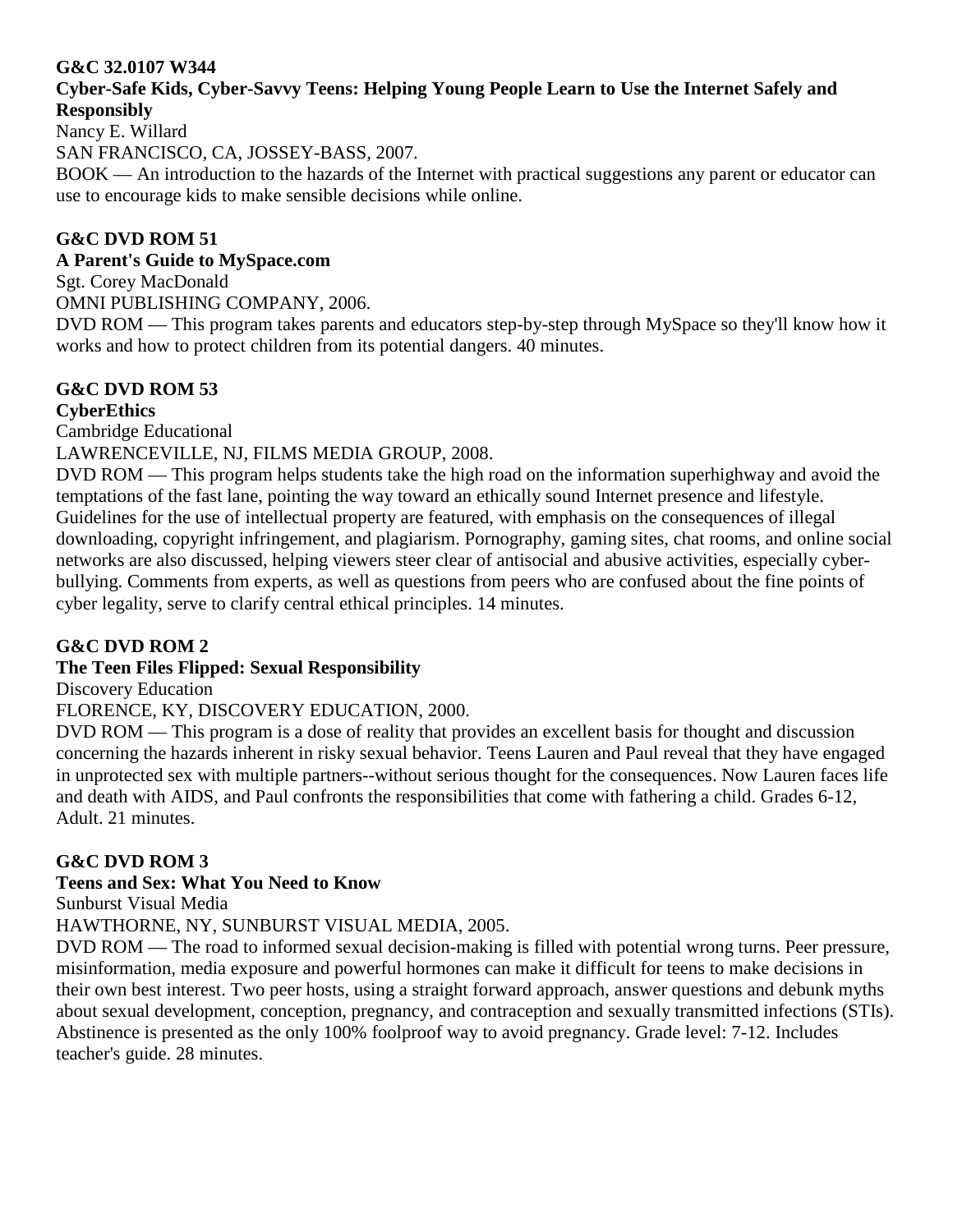#### **G&C DVD ROM 1 Thinking About Abstinence**

Human Relations Media

MOUNT KISCO, NY, HUMAN RELATIONS MEDIA, 2007.

DVD ROM — This program features the diverse voices of teens as they cope with what abstinence means in their lives. While abstinence is defined as "refraining from sexual intercourse before one is in a committed or married relationship", program discerns numerous grey areas surrounding abstinence. Specific topics like sex in the media, why boundaries matter, confusing love and sex, risks and consequences of sex before you're ready, starting over, the importance of choosing friends, drugs and alcohol, and setting life goals are explored. 21 minutes.

# **G&C DVD ROM 17**

# **Athletes, Alcohol & Steroids: What's Wrong With This Picture**

Human Relations Media

MOUNT KISCO, NY, HUMAN RELATIONS MEDIA, 2005.

DVD ROM — The latest research shows that high school and college athletes are at greater risk of abusing alcohol and steroids than non-athletes. This program and teacher resource book help teens acquire the knowledge that will help them make healthy decisions about alcohol and steroid use. Grade level: 7-12. Includes teacher's resource book. 22 minutes.

#### **G&C DVD ROM 12**

#### **Youth & Guns: Teens At Risk**

TMW Media Group, Inc.

VENICE, CA, TMW MEDIA GROUP, INC., 2005.

DVD ROM — This program looks at the issues of guns in the home and at school. This series reveals firsthand how young people deal with and overcome the very real challenges they encounter as part of growing up. Real life stories teach teens how seemingly overwhelming problems can be handled successfully. Grades 7-12. 18 minutes.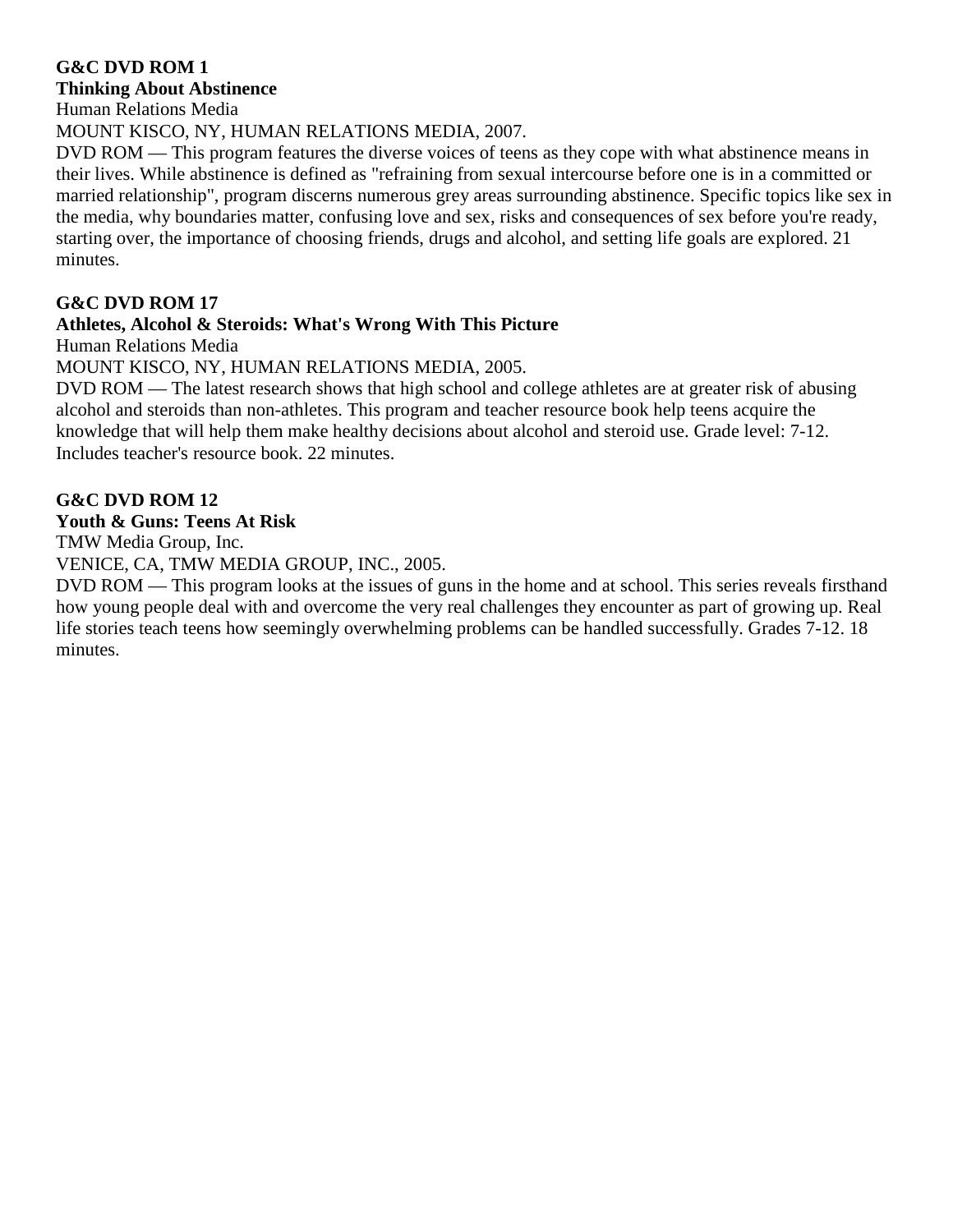# **Concept:** *Personal Safety of Self and Others*

#### **G&C 13.0401 N285**

#### **Bully Busters: A Teacher's Manual for Helping Bullies, Victims, and Bystanders**

Dawn Newman-Carlson, Arthur M. Horne, Christi L. Bartolomucci

CHAMPAIGN, IL, RESEARCH PRESS, 2000.

BOOK — Designed to help teachers increase their awareness, knowledge base, and intervention skills to attack the root causes of bullying behavior and to deal with the problem confidently. The manual is organized into seven modules. Each module includes a teacher information component and a series of classroom activities. The activities (39 in all) are designed to increase student participation in reducing and preventing bullying, as well as to strengthen the teacher/student relationship. Grades 6-8.

#### **R 13.0401 R153**

#### **Mean Girls: 101 1/2 Creative Strategies and Activities for Working with Relational Aggression, Second Edition**

Kaye Randall and Allyson A. Bowen

CHAPIN, SC, YOUTHLIGHT, INC., 2008.

BOOK — This book provides insight and strategies for working with girls who are Relationally Aggressive (RA) and the young people who have been victimized by this type of bullying. The strategies are designed to increase awareness of Relational Aggression (RA), encourage empathy and tolerance, and improve self-control and coping skills. It explores the underlying causes of RA, particularly in girls. Other forms of RA are explored including cyber-bullying and other types of electronic bullying. Grades 3 - 12.

#### **R 13.0401 B621**

#### **How to Stop Bullying and Social Aggression**

Steve Breakstone, Michael Dreiblatt, Karen Dreiblatt

THOUSAND OAKS, CA, CORWIN PRESS, 2009.

BOOK — This resource provides K-6 teachers, school administrators, and counselors with fun, interactive lessons and activities that support students' safety and well-being, promote healthy social-emotional development, and improve academic achievement. Using role plays and sample scripts that can be adapted to specific situations, the authors illustrate how to teach critical concepts and behaviors, including how to stand up to a bully and how to stop another student from bullying. Grades K - 6.

# **E&D DVD ROM 25**

# **Teen Truth: An Inside Look at Bullying and School Violence**

Human Relations Media

MOUNT KISCO, NY, HUMAN RELATIONS MEDIA, 2006.

DVD ROM — NOTE: It is recommended that teacher preview program before showing in the classroom. This multi-faceted production weaves together several dramatic strands. In one strand, viewers follow a fictionalized story of a confused teenager toting a backpack as he rides a bus to school. Through his narration we learn of his inner frustrations and it becomes increasing clear that he is armed and prepared to use his concealed weapon. In another strand, we see and hear the voices and pictures of real teens videotaping and questioning their own peers about the devastating effects of bullying and violence in and around their schools. Viewers experience the Columbine disaster, through live voice recordings of parents, teachers and students talking to 911 operators as the disaster occurred. Finally, viewers hear from experts and students about the best ways to combat bullying and school violence while the story of the armed young man riding the bus takes a surprising twist. Includes teacher's resource. 24 minutes.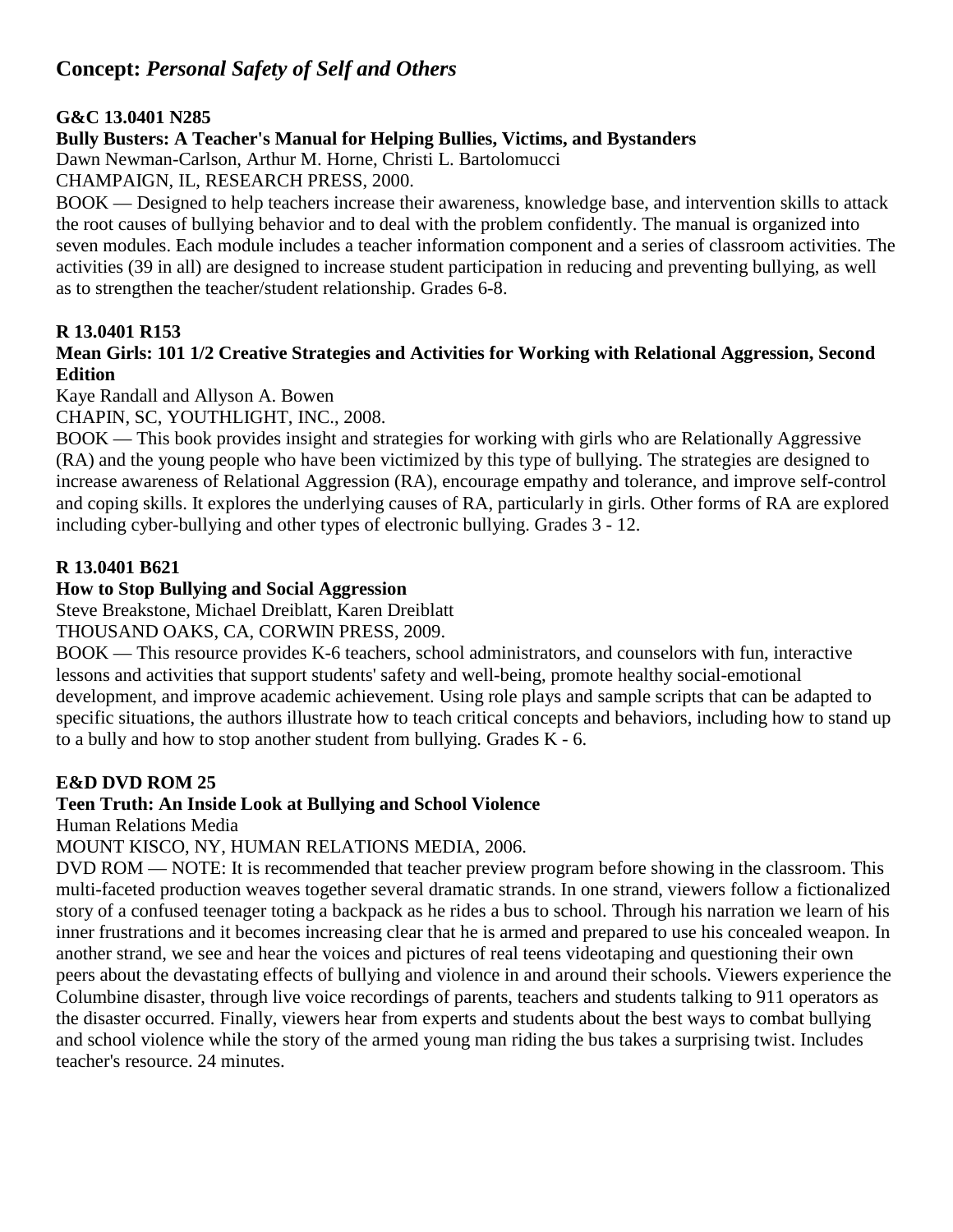#### **The Big Deal About Bullying**

LINX Educational Publishing, Inc.

JACKSONVILLE BEACH, FL, LINX EDUCATIONAL PUBLISHING, INC., 2005.

DVD ROM — Students will understand what bullying is: such as teasing, name-calling, hitting, gossiping, and other hurtful behaviors. Understand why some kids like to be bullies. Learn strategies to use if you are a target of bullying or a bystander who wants to interrupt the bullying. Includes interviews with real kids and experts on bullying, being a victim - including Internet bullying, and ways to cope. Grades 6-12. 20-minutes.

#### **G&C 13.0401 W344**

#### **The Bully, The Bullied and Beyond**

Esther Williams, M.Ed, LPC

CHAPIN, SC, YOUTHLIGHT, INC., 2007.

BOOK — This book includes more than 300 pages of insights and skill-building activities for children who are bullies, bully victims and bystanders. Includes: School-wide and classroom strategies; 19 Lessons for bystanders; 15 Lessons for bullies (Learning a Better Way; 26 Lessons for the bullied; Skills for Students with Special Needs; Research Summaries on Bullying and Student Violence; Electronic Bullying; Dealing with Sexual Harassment; Zero Tolerance-Does It Work?; School Bullying Survey; Anti-Bullying Policy; School Response to Threats; Strategies for Teachers; Approaches to Share with Parents. 348 pages. Grades 5 - 12.

#### **G&C DVD ROM 11**

#### **Ghosts in the Hall: The Aftermath of Bullying**

OutreachArts, Inc.

#### HAWTHORNE, NY, SUNBURST VISUAL MEDIA, 2004.

DVD ROM — This Telly Award winning program explores teen bullying and the impact of cruel labeling. Jim has reached the edge of violence after being the victim of repeated bullying at school. Jim's family, dominated by his insensitive father, doesn't help Jim cope with his problems. Jim's family is contrasted with that of Jenny's, who engage in healthy confrontations as they cope with their concerns following Jenny's period of depression. Grade level: 7-12. 23 minutes.

#### **G&C DVD ROM 8**

#### **Bullying: the Internet and You**

Sunburst Visual Media

HAWTHORNE, NY, SUNBURST VISUAL MEDIA, 2005.

DVD ROM — This program takes a look at bullying and harassment on the Internet and explores how teens can protect themselves. Includes teacher's guide. Grades 5-9. 20 minutes.

#### **G&C DVD ROM 62**

#### **It's Never Too Late: Stopping Teen Suicide**

Human Relations Media, Inc.

MT. KISCO, NY, HUMAN RELATIONS MEDIA, INC., 2005.

DVD ROM — Program teaches viewers how to recognize and respond to the risks of teen suicide. Viewers will learn how feelings of rage, isolation and depression affect suicidal behavior and will understand the differences between normal "blues" and the symptoms of severe depression. Following media guidelines developed by the American Association of Suicidology, this program does not dramatize suicide. Rather, it focuses on stories of young adults who have overcome their problems by getting counseling and helps teenagers recognize the warning signs of suicide in their peers. The program emphasizes that all suicide threats should be taken seriously. Students will understand that help is available, and what actions individuals can take to prevent suicides by others. The video stresses that students should not be afraid to ask if a peer is thinking about suicide and that it is important to get help. It includes the true story of several teens who recognized the warning signs in a classmate, contacted a trusted adult, and--because of their intervention--saved a life. Grades: 7 - College. 28 minutes.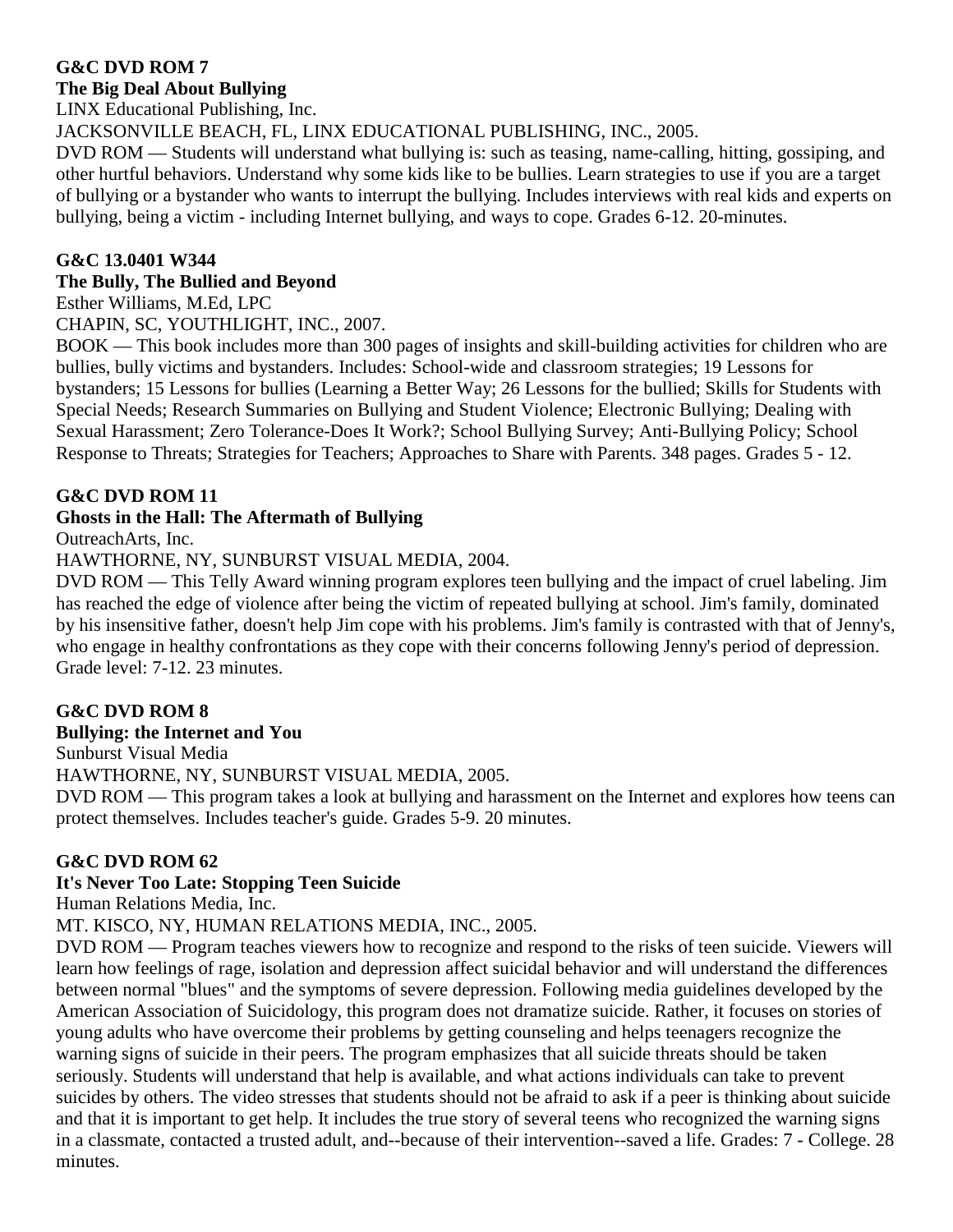#### **The Dangers of Sexting: What Teens Need to Know**

Human Relations Media

#### MOUNT KISCO, NY, HUMAN RELATIONS MEDIA, 2010.

DVD ROM — Using a peer-to-peer approach, teens talk about the importance of resisting pressures to engage in sexting. They emphasize that you can't assume that anything you send or post is going to remain private; that you can't change your mind once something is out there in cyberspace; and that what you may think is a harmless joke may be interpreted very differently by someone else. Grades 7 to 12. 20 minutes.

#### **G&C DVD ROM 50**

#### **The Internet and You: Staying Safe**

Sunburst Media

HAWTHORNE, NY, SCHOOL SPECIALTY, INC., 2007.

DVD ROM — This program talks about Instant Messaging, blogs, e-mail, chat rooms, and social networks. Makes teens aware of potential online dangers such as: predators, "phishing," identity theft, and cyberbullying. Designed to help students: be aware of internet privacy and security issues; practice commonsense rules for staying safe online; take control of their internet experience and make it a positive one. Grades 5 to 9. 15 minutes.

#### **G&C DVD ROM 14**

#### **Teenage Depression: Teens At Risk**

TMW Media Group, Inc.

VENICE, CA, TMW MEDIA GROUP, INC., 2005.

DVD ROM — In this program teens recognize the warning signs of depression and suicide, and when and where to go for help. This series reveals firsthand how young people deal with and overcome the very real challenges they encounter as part of growing up. Real life stories teach teens how seemingly overwhelming problems can be handled successfully. Grades 7-12. 20 minutes.

# **G&C DVD ROM 15**

# **Addiction & Depression: Teens At Risk**

TMW Media Group, Inc.

VENICE, CA, TMW MEDIA GROUP, INC., 2005.

DVD ROM — This program helps teens make the connection between the abuse of drugs and depression. This series reveals firsthand how young people deal with and overcome the very real challenges they encounter as part of growing up. Real life stories teach teens how seemingly overwhelming problems can be handled successfully. Grades 7-12. 23 minutes.

# **G&C DVD ROM 39**

#### **Abuse: If It Happens to You**

Sunburst Visual Media

PLAINVIEW, NY, SUNBURST VISUAL MEDIA, 2007.

DVD ROM — This program is designed to help young teens understand that abuse, of all types, is more common than they think and if it happens to them, they need to tell a trusted adult. It examines the different types of abuse that can occur: physical, emotional, and sexual, and helps young teens understand that the victim is never at fault and did not cause or deserve the abuse. One of the biggest reasons victims don't speak out is because they think no one will believe them. This program assures young people that while this can happen in some cases, the victim must continue to speak out until someone listens and takes what they say seriously. Grades 5-9.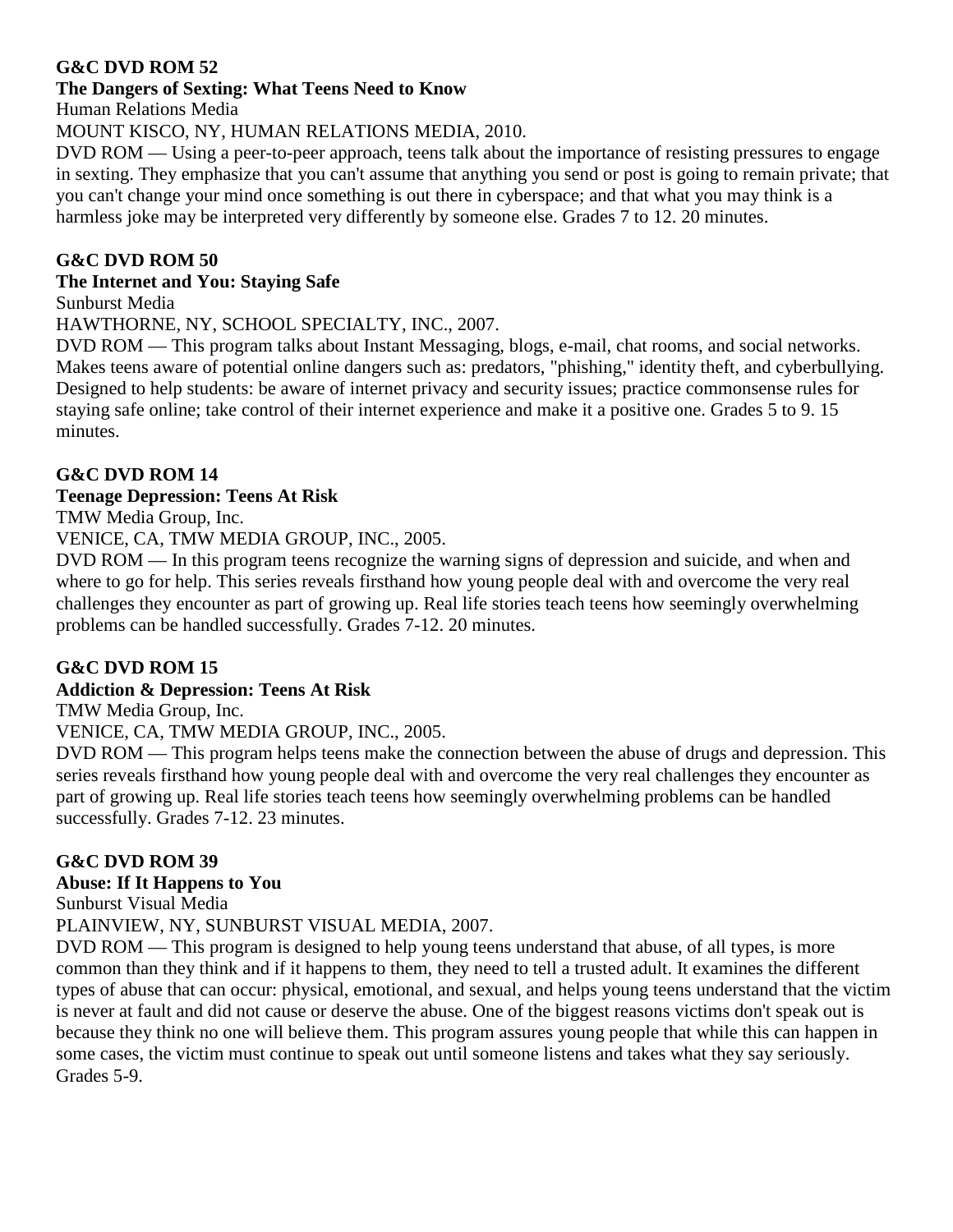# **Youth & Drugs: Teens At Risk**

TMW Media Group, Inc.

VENICE, CA, TMW MEDIA GROUP, INC., 2005.

DVD ROM — This program helps teens understand the long-lasting effects of drug use. This series reveals firsthand how young people deal with and overcome the very real challenges they encounter as part of growing up. Real life stories teach teens how seemingly overwhelming problems can be handled successfully. Grades 7- 12. 10 minutes.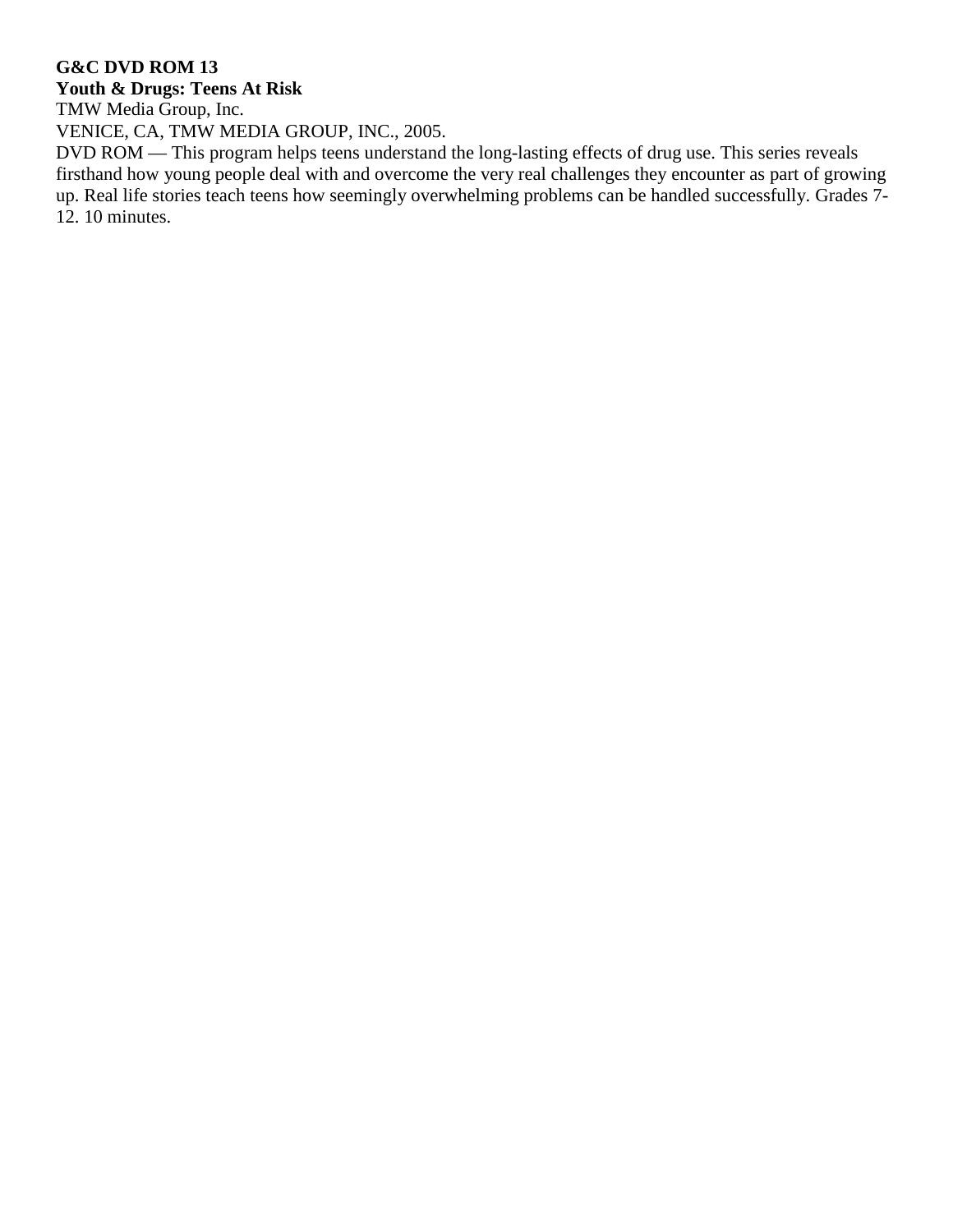# **Concept:** *Coping Skills*

#### **G&C DVD ROM 60**

#### **Coping With An Emotional Crisis**

Human Relations Media, Inc.

MOUNT KISCO, NY, HUMAN RELATIONS MEDIA, INC., 2006.

DVD ROM — This program features interviews with real teens who share their experiences with emotional crises: Brianna, 15, leaves her friends and school in New Orleans after a devastating flood destroys the city, Cedric, 14, still deals with the fears created from believing his mother perished in the World Trade Center attacks; Alex, 12, has to deal with the sudden death of his stepfather in an airplane crash; Christiana, 13, still wonders if she's responsible for her parents divorce. A clinical physiologist comments on these and other experiences using them to illustrate the different types of crises typical of middle school students, the stages of a crisis, and the resources and strategies that students can use to both cope with and eventually move past the crisis. Grades 5 - 9. 24 minutes.

#### **G&C 13.0110 B765**

#### **When Kids Are Grieving: Addressing Grief and Loss in School**

Donna M. Burns

#### THOUSAND OAKS, CA, CORWIN, 2010.

BOOK — Offers strategies to help students affected by divorce; the death of a parent, relative, friend, or pet; violence; chronic illness; and more. The author examines grief experiences at different developmental levels and illustrates how to: Respond appropriately to expressions of grief that are unique to children and adolescents; Help students handle emotions associated with loss; Promote communication and facilitate effective interventions; Determine when to refer a child to a specialist; Respect cultural attitudes toward loss and grief.

#### **G&C DVD ROM 60.1**

#### **Lost and Found: Coping with Death, Divorce and Loss**

Connect with Kids

#### ATLANTA, GA, CONNECT WITH KIDS, 2004.

DVD ROM — Children experience loss in a number of ways: divorce of parents, death of a sibling or friend, a move to a new neighborhood and school. This program provides stories of loss that are designed to help the kids gain empathy for students who have experienced a loss, and feel less isolated if they have felt a loss themselves.

#### **G&C DVD ROM 60.2**

#### **Sometimes You Have to Say Good-bye**

Sunburst Visual Media

PLAINVIEW, NY, SUNBURST VISUAL MEDIA, 2006.

DVD ROM — This program helps kids understand their feelings, identify the people they can turn to for support and learn healthy ways to say good-bye. Grades K-2. 14 minutes.

#### **G&C DVD ROM 61**

# **Fears and Phobias: Understanding Them, Defeating Them**

Human Relations Media, Inc.

MT. KISCO, NY, HUMAN RELATIONS MEDIA, INC., 2005.

DVD ROM — Program explains the dividing line between normal fears and when teens and young adults may need help to defuse and overcome them. Real teens are seen interacting with a psychologist in a phobia clinic as typical fears and phobias are explained including fear of public speaking, social anxiety, fear of enclosed spaces, test anxiety and panic attacks. The psychologist describes both short term and long term methods for controlling and ultimately defeating these fears including deep breathing, meditation, desensitization, medication and improving one's nutrition. Grade 7 to College. 21 minutes.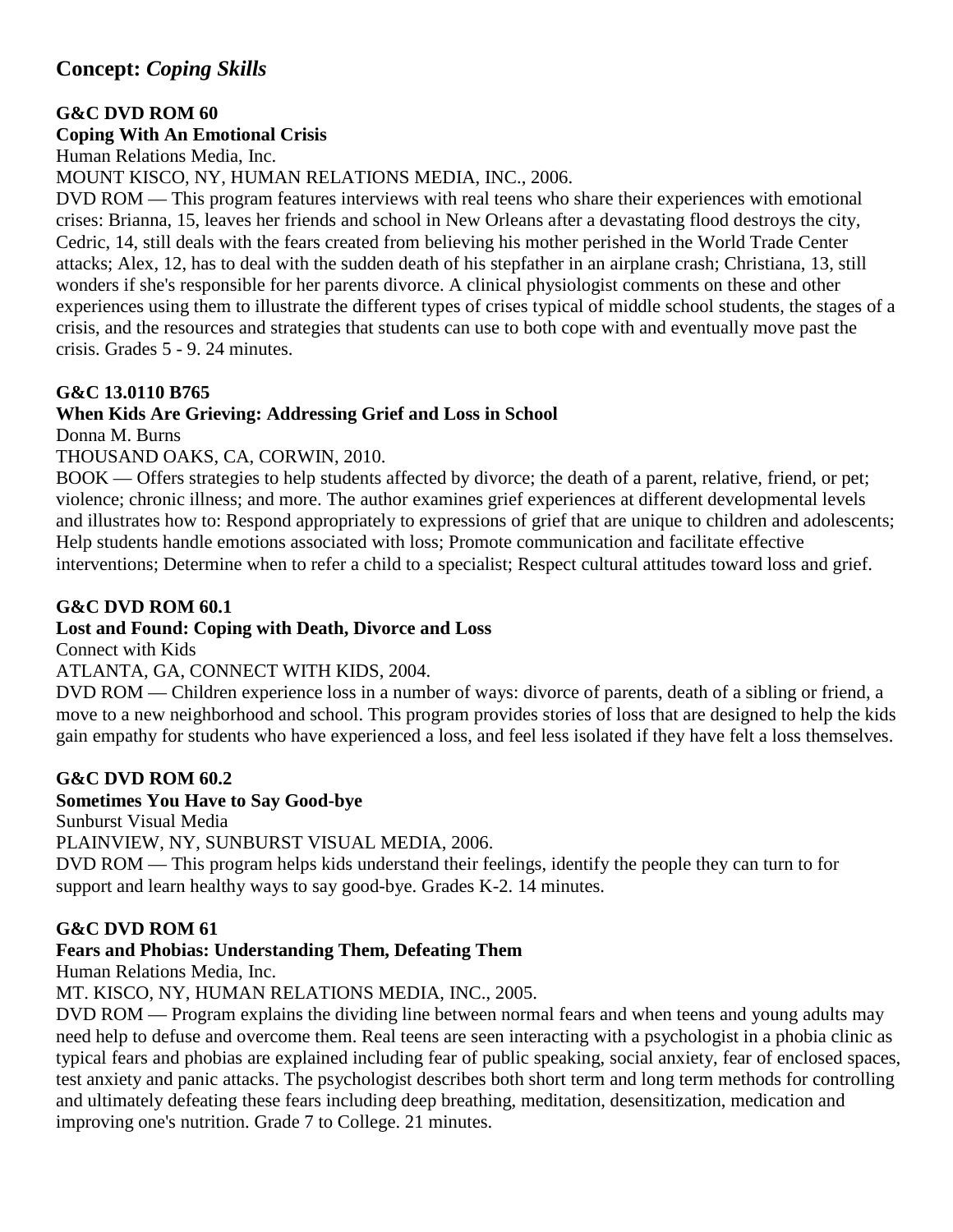#### **G&C 13.1001 F615**

# **The Handbook for Helping Kids With Anxiety & Stress**

Kim "Tip" Frank, Ed.S., LPC

CHAPIN, SC, YOUTHLIGHT, INC., 2007.

BOOK — This book provides a collection of practical, easy-to-follow tips and activities to help kids with various types of fears, anxieties and phobias. The first section of the book includes insights, hints and suggestions for helping professionals and parents who are working to help kids learn to cope with their anxiety and stress. The second section is for kids, themselves. It includes stories, activities, and suggestions that can help kids face fears such as: Sleeping Alone; The Dark; Monsters; School Phobia; Being Overwhelmed (too much to do); Bullies; Terrorism; Test Anxiety; Germs/Sickness; Separating from Trusted Adults. Grades PK - 12. 83 pages.

# **G&C 13.1001 M166**

# **Between Two Worlds: The Inner Lives of Children of Divorce**

Elizabeth Marquardt

NEW YORK, NY, THREE RIVERS PRESS, 2005.

BOOK — The author weaves the findings of a study of children of divorce together with powerful, unsentimental stories of the childhoods of young people from divorced families.

# **G&C VIDEO 58**

# **Shelter From the Storm: Protecting Children of Divorce**

The Center for Divorce Education

ATHENS, OH, THE CENTER FOR DIVORCE EDUCATION, 2001.

VIDEO — Designed to educate service providers, teachers, judges, lawyers, funding agencies and the general public on the need for divorce education. Topics: Effects of divorce on children, the need for two involved parents, parenting plans and schedules, developmental stages, maintaining attachment, and divorce education. 35 minutes.

# **G&C DVD ROM 36**

# **Drop-out Prevention: How To Set Goals**

The Bureau For At-Risk Youth

WILKES-BARRES, PA, THE BUREAU FOR AT-RISK YOUTH, 2007.

DVD ROM — Four-part series follows a group of high school students who face problems that often lead to dropping out of school. Dramatizations show how making good decisions, setting goals, establishing healthy relationships, and using available school and community resources to deal with family problems can help teens stay in school and graduate. Four programs can be presented as an on-going drama, or used on its own. Includes leader's guide.

# **G&C DVD ROM 24**

# **Life Steps with Michael Pritchard: Creative Problem Solving**

Heartland Media

SAN FRANCISCO, CA, HEARTLAND MEDIA, 2003.

DVD ROM — Teens discover positive ways to assert themselves, express complaints, handle

misunderstandings and block rumors. They learn specific social skills - mediation, negotiation, active listening, and messages - and how to apply these skills to cooperative-learning groups and student-led activities. 30 minutes.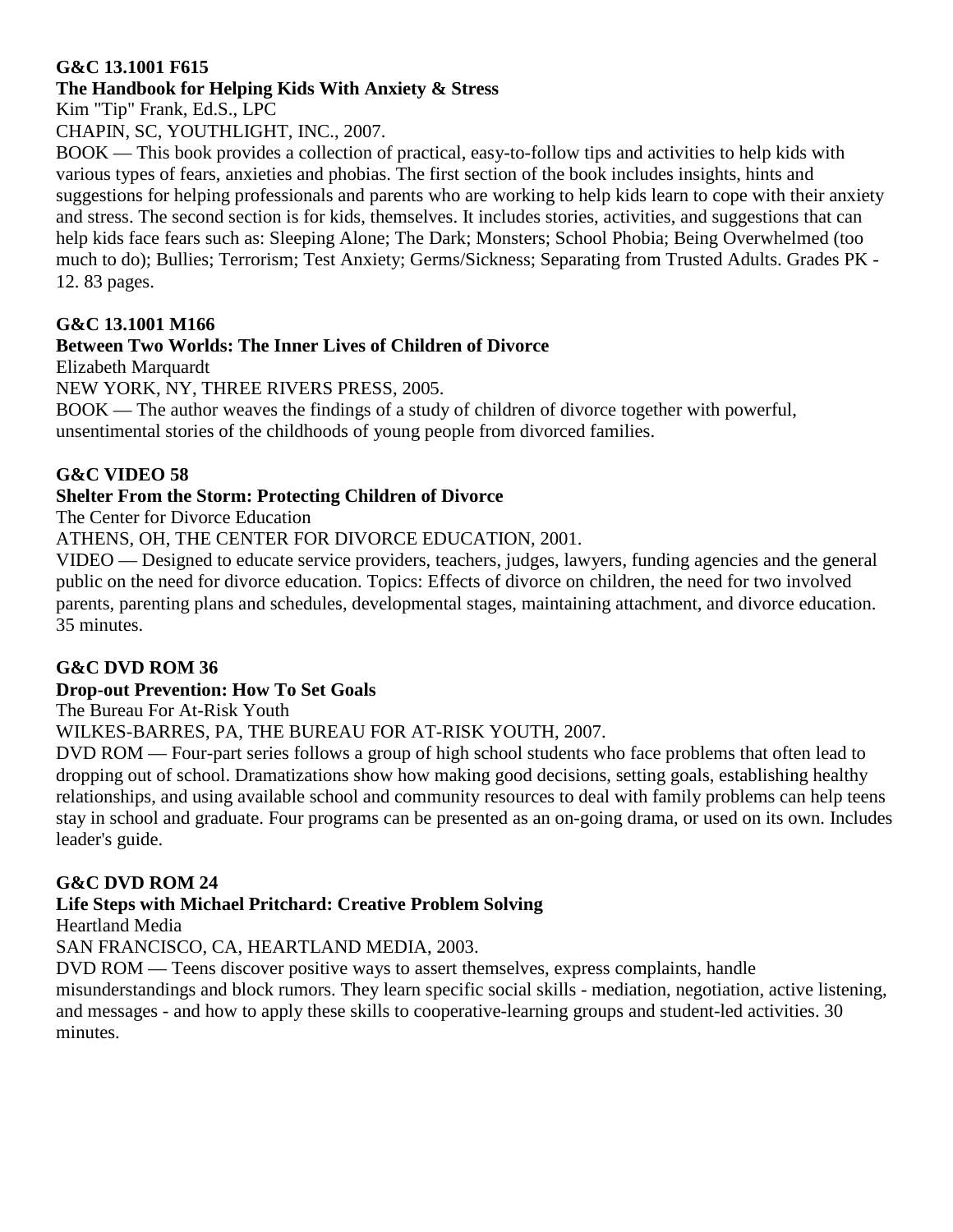#### **G&C DVD ROM 19.2**

# **Turning Failure Into Success**

Sunburst Visual Media

SAN FRANCISCO, CA, CEREBELLUM CORPORATION, 2003.

DVD ROM — While adults know that failure is a natural part of life, most children don't. It's easy for them to become undone when they try something and don't succeed. This program tells the stories of kids who manage to learn from their disappointments and turn failure into success. Grades 3-5. 16 minutes.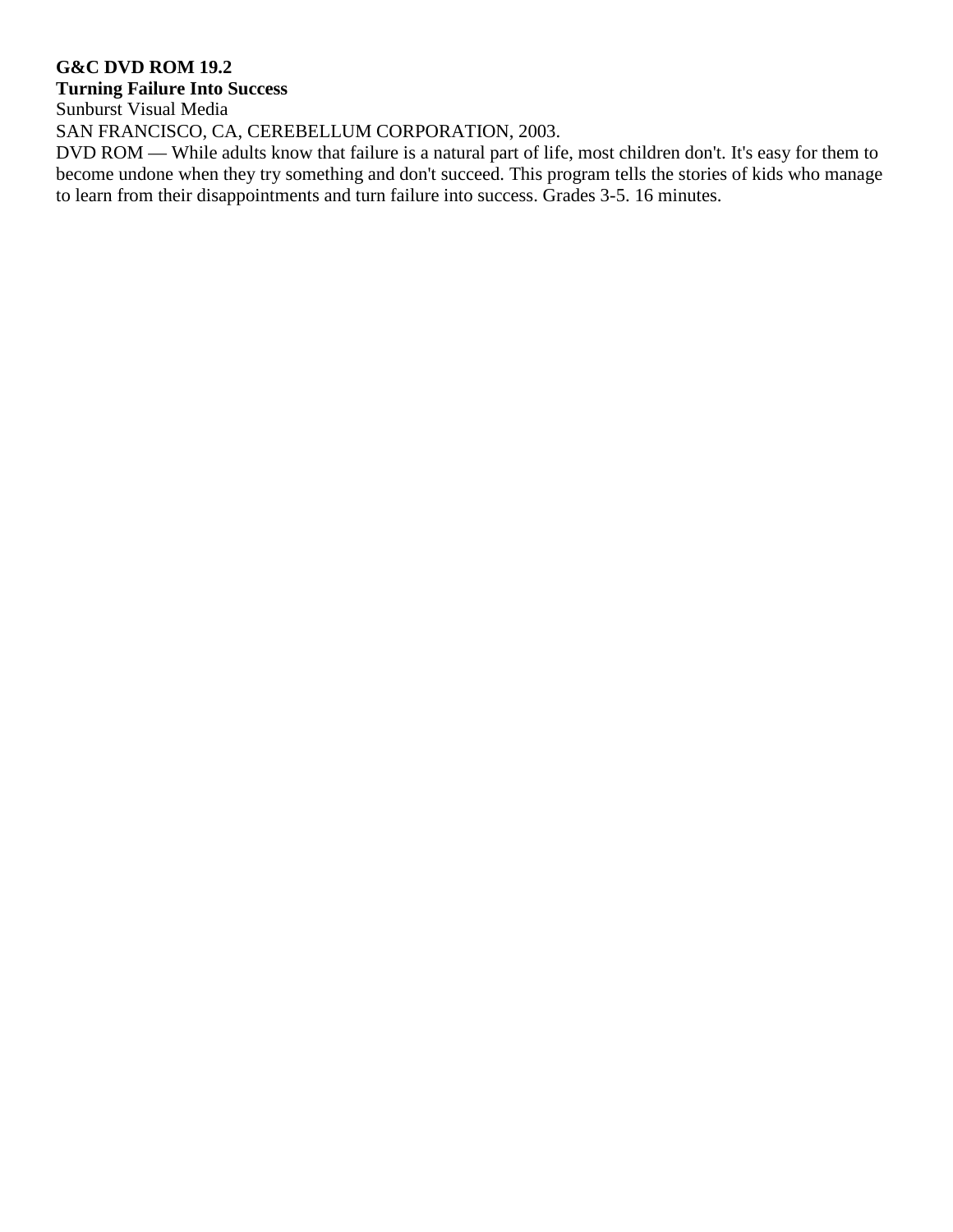# **Guidance Activities for Additional Support**

#### **G&C 13.0601 W377**

#### **Large Group Guidance Activities: A K - 12 Sourcebook, Second Edition**

Joe Wittmer & Diane W. Thompson

MINNEAPOLIS, MN, EDUCATIONAL MEDIA CORPORATION, 2006.

BOOK — This resource allows counselors to interact with many students and to impact their development in a preventative, as opposed to a reactive, manner. Presenting large group guidance units on developmental issues or timely topics are effective ways to deliver services directly to students and to model successful classroom techniques and behavior interventions for teachers. Each activity is labeled according to the appropriate grade levels, K-12. 240 pages.

#### **G&C 13.0601 K361**

#### **Grab Bag Guidance**

Becky Kirby

WARMINSTER, PA, MAR\*CO PRODUCTS, INC., 2005.

BOOK — This program provides directions for presenting groups for middle school students on: Bullying; Anger Management; Coping; Decision-Making; Divorce; Grief and Loss; Self-Esteem; Skills for Success; Stress Management. Grades 5 - 9. 272 pages

#### **G&C 13.0601 B58.1**

#### **Individual Counseling: Lessons for Adolescents (Grades 7 - 12)**

Robert P. Bowman, Ph.D. & Susan C. Bowman, Ed.S., L.P.C.

CHAPIN, SC, YOUTHLIGHT, INC., 2007.

BOOK — This book is designed to help initiate meaningful and personalized discussions with students about: Personal Strengths;Character Building;Goal Setting;Study Habits and Skills; Career Exploration; Family; Healthy Relationships; Peer Pressure; Stress; Alcohol & Other Drugs; Anger Management; Conflict Resolution; Being Assertive. 91 pages.

#### **G&C 13.1001 M167**

#### **169 Awesome Activities**

Arden Martenz

WARMINSTER, PA, MAR\*CO PRODUCTS, INC., 2005.

BOOK — A great new resource with over 160 activities that students and leaders alike will enjoy. Each activity comes with complete lesson plans for shorter and longer amounts of time. Many have additional ideas for expanding the original activity or using it in a different context. Topics covered include: Starting the school year; Bullying/Anger/Conflict; Communication; Study habits; Career education. Appropriate for K through grade 6. 416 pages.

#### **G&C 13.0110 F261**

#### **Developmental Classroom Guidance Activities**

Susan E. Ferbert, M.Ed., Deborah A. Griffith, M.A., Donna B. Forrest, Ed.S. CHAPIN, SC, YOUTHLIGHT, INC., 2005.

BOOK — This resource contains creative and inspirational activities designed specifically for upper elementary and middle school students. Structured activity-based lessons are provided for each of the following topics: Responsible Behavior; Tobacco, Alcohol & Other Drugs; Grief and Loss; Anger Management; Conflict Resolution; Character Education; Study Skills; Career/School-to-Work Awareness.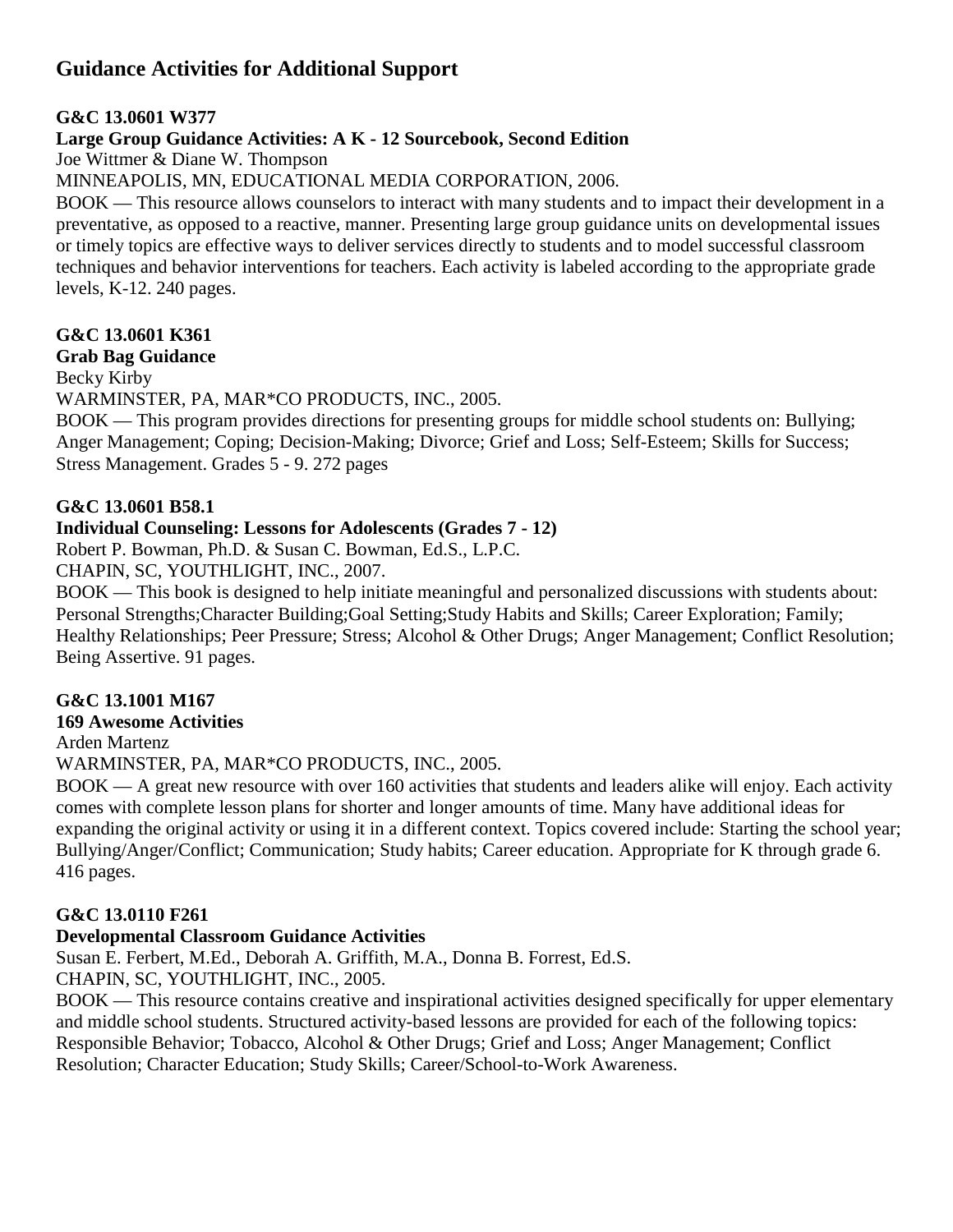#### **G&C 13.1001 D715**

#### **Group Activities for Personal Development**

Sheena Duboust, Pamela Knight

OXON OX26 4LQ, UK, SPEECHMARK PUBLISHING LTD., 2001.

BOOK — Activities include learning to trust, developing self-understanding, non-verbal communication, expressing feelings, assertion training and exploring relationships. Ages 13 and up. 108 pages.

#### **G&C 13.1399 C166**

**Guidance Giveaways**

Tom Car, M.S., LPC CHAPIN, NC, YOUTHLIGHT, INC., 2006.

BOOK — This book includes 900 strategies to help parents and teachers help children be successful in school and life.

# **G&C 13.1001 R133**

#### **Classroom and Small Group Activities For Teachers, Counselors, and Other Helping Professionals, Vol. I** Tommie R. Radd, Ph.D

OMAHA, NE, GROW WITH GUIDANCE, 2006.

BOOK — This book of classroom guidance and small group counseling activities includes more than 250 powerful activities. The activities are easy to follow and collectively provide an in-depth coverage of each topic. Volume I covers the strand areas of Self and Decision Making/Problem Solving. Grades Pre-K to 12.

#### **G&C 13.1001 R133.1**

#### **Classroom and Small Group Activities For Teachers, Counselors, and Other Helping Professionals, Vol. II**

Tommie R. Radd, Ph.D

#### OMAHA, NE, GROW WITH GUIDANCE, 2006.

BOOK — This book of classroom guidance and small group counseling activities includes more than 250 activities. The activities are easy to follow and collectively provide an in-depth coverage of each topic. Volume II covers the strand areas of Other Awareness, Self-Control, and Group Cooperation. Grades Pre-K to 12.

#### **G&C 13.0200 D25**

# **Creating Positive Support Groups for At-Risk Children**

Susan T. Dennison

TORRANCE, CA., JALMAR PRESS, 1997.

BOOK — 10 complete curriculums for the most common problems among elementary students in grades 1-8. Step-by-step format to set-up support groups for at-risk children. Included are curriculums for social skills, selfesteem, substance abuse, stress management, and motivation.

#### **G&C 13.1001 M56**

#### **Skills for Living: Group Counseling Activities for Young Adolescents**

Rosemari Smead Morganett

CHAMPAIGN, IL., RESEARCH PRESS, 1990.

BOOK — Guidelines for conducting group counseling activities for adolescents. Topics include dealing with divorce, making friends, self-esteem, stress management, anger management, and coping with grief and loss.